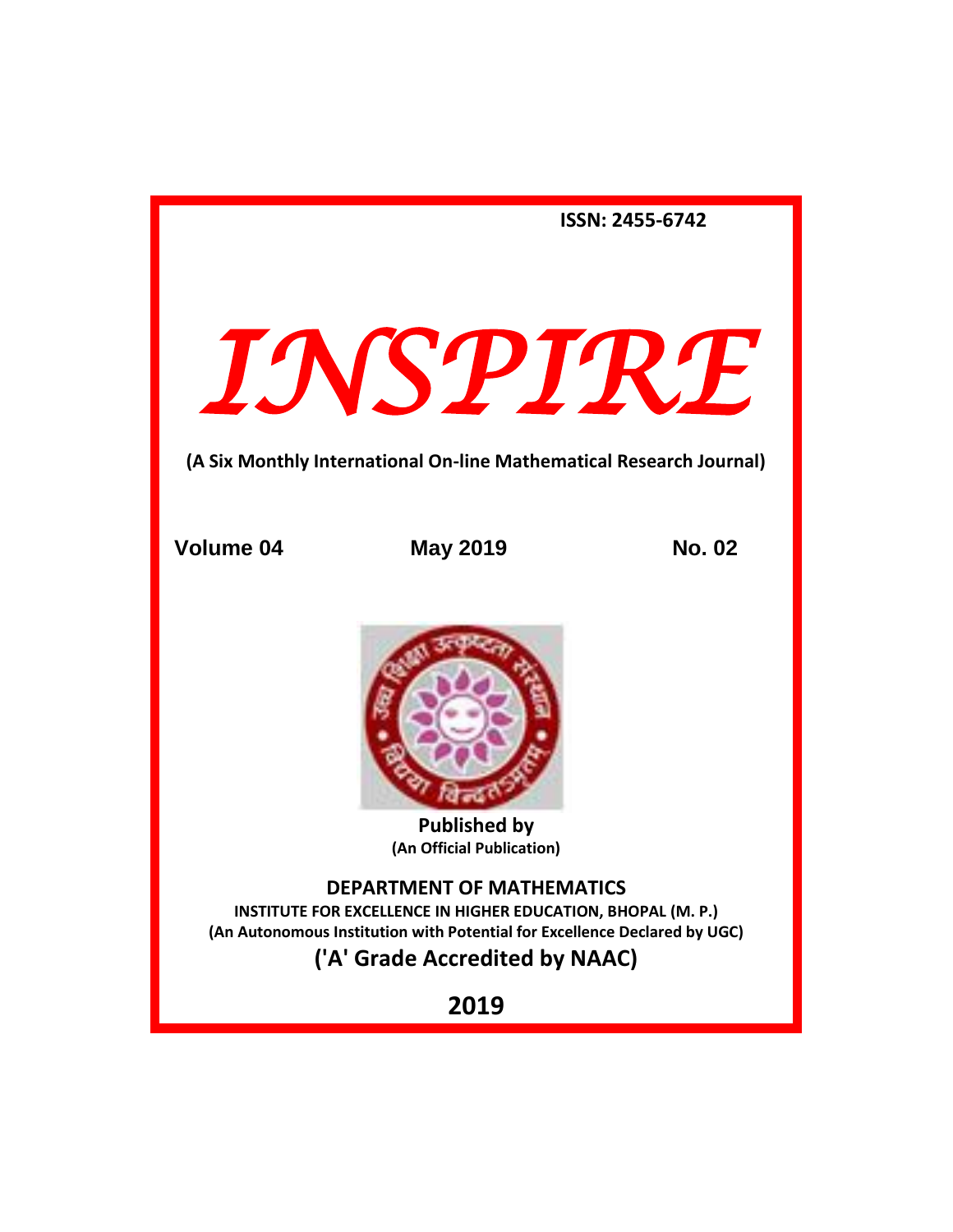*INSPIRE ISSN: 2455-6742 Vol. 04, May 2019 No. 02*

# **Chief Patron**

*Commissioner, Higher Education of Madhya Pradesh, Bhopal (M.P.)*

#### **Patron**

*Dr. Geeta Saxena, Director, Institute for Excellence in Higher Education, Bhopal (M. P.)*

# **Editor**

# **Dr. Manoj Kumar Shukla**

*Department of Mathematics, Institute for Excellence in Higher Education, Bhopal (M. P.)*

> **Associate Editor Dr. D. S. Solanki**

*Department of Mathematics, Institute for Excellence in Higher Education, Bhopal (M. P.)*

# **Editorial Board:**

Dr. Manoj Shukla, Dr. A. S. Saluja, Dr. S. S. Shrivastava, Dr. M. S. Chouhan, Dr. S. K. Dwivedi, Department of Mathematics, IEHE, Bhopal (M. P.).

#### **Screening Committee:**

Dr. A. K. Pathak, OSD, Higher Education Department, Bhopal (M. P.), Dr. Anil Rajpoot, Govt. P. G. College, Sihore (M. P.), Dr. S. S. Rajpoot, Govt. P. G. College, Itarsi. Dr. M. S. Rathore, Govt. College, Ashta (M. P.), Dr. Sujoy Das, MANIT, Bhopal, Dr. Deepak Singh, NITTTR, Bhopal, Dr. S. K. Bhatt, Govt. Science College, Raipur (C.G.), Dr. S. K. Nigam, Govt. P. G. College, Satna (M. P.), Dr. D. P. Shukla, Govt. Science College, Rewa (M. P.), Dr. K. S. Bhatia, Govt. Home Science College, Jabalpur (M. P.), Dr. L. S. Singh, Avadh University, Faizabad (U. P.), Dr. Pankaj Shrivastava, MNNIT, Allahabad (U. P.).

#### **Advisory Board:**

Prof. V. P. Saxena, Ex. Vice Chancellor, Jiwaji University, Gwalior., Prof. M. A. Pthan, Aligarh Muslim University, Aligarh (U. P.), Prof. H. S. P. Shrivastava, Prof. R. C. Singh Chandel, Prof. R. P. Agrawal, Texas A & M University-Kingsville, Texas, Prof. Erdal Karapinar, ATILIM University, TURKEY.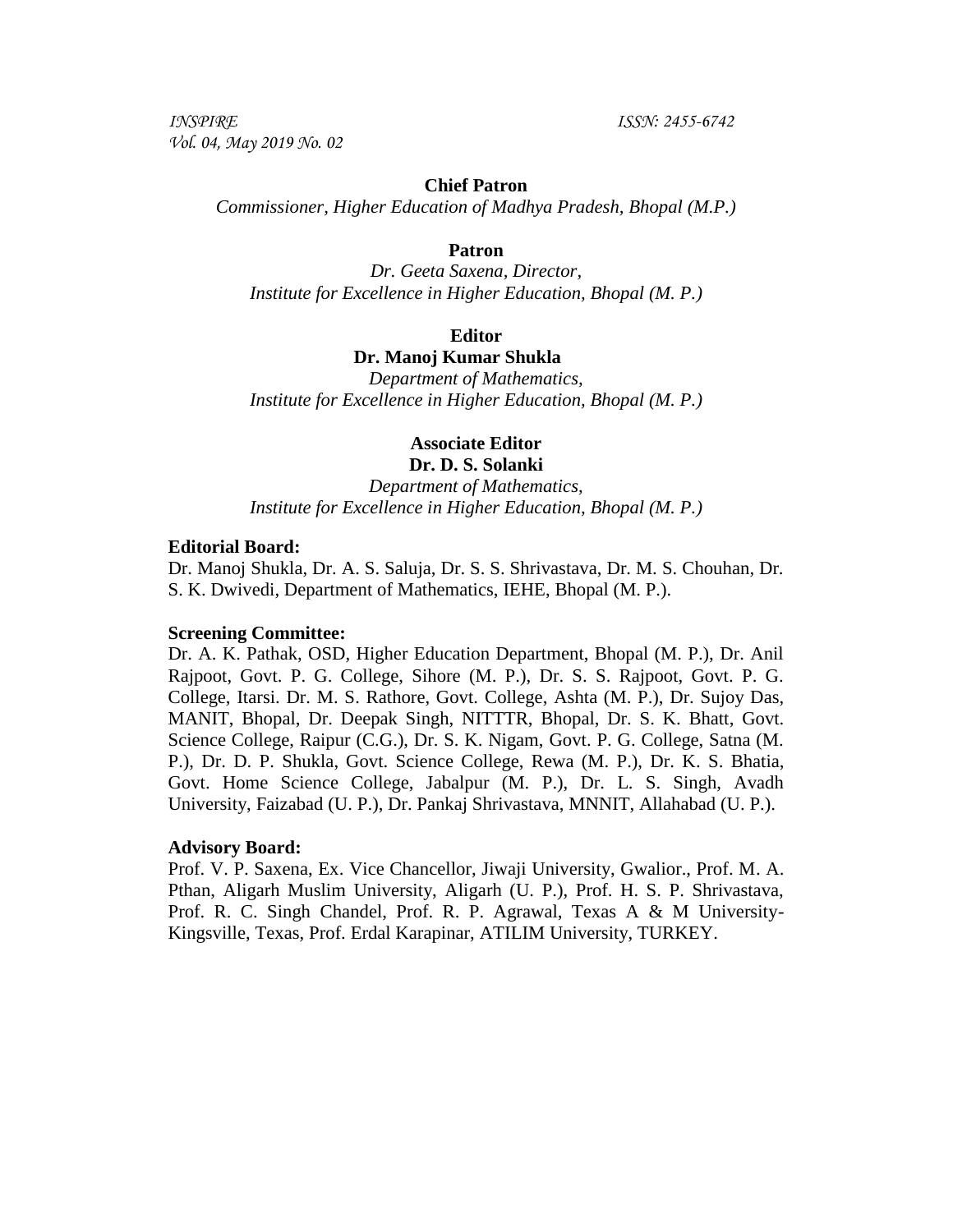*INSPIRE ISSN: 2455-6742 Vol. 04, May 2019 No. 02*

# *This Volume of*

# *INSPIRE*

# *is being dedicated to*

# *BRAHMAGUPTA: MATHEMATICIAN AND ASTRONOMER*

Brahmagupta (born c. 598CE, died c. 668 CE) was an Indian [mathematician](https://en.wikipedia.org/wiki/Indian_mathematics) and [astronomer.](https://en.wikipedia.org/wiki/Indian_astronomy) The great 7th Century Indian mathematician and astronomer Brahmagupta wrote some important works on both mathematics and astronomy. He was from the state of Rajasthan of northwest India (he is often referred to as Bhillamalacarya, the teacher from Bhillamala), and later became the head of the astronomical observatory at Ujjain in central India. Most of his works are composed in elliptic verse, a common practice in Indian mathematics at the time, and consequently have something of a poetic ring to them.

He is the author of two early works on [mathematics](https://en.wikipedia.org/wiki/Mathematics) and [astronomy:](https://en.wikipedia.org/wiki/Astronomy) the *[Brāhmasphuṭasiddhānta](https://en.wikipedia.org/wiki/Br%C4%81hmasphu%E1%B9%ADasiddh%C4%81nta)* a theoretical treatise, and the *[Khaṇḍakhādyaka](https://en.wikipedia.org/wiki/Kha%E1%B9%87%E1%B8%8Dakh%C4%81dyaka)* a more practical text. Brahmagupta was the first to give rules to compute with *[zero](https://en.wikipedia.org/wiki/Zero)*. The texts composed by Brahmagupta were in elliptic verse in [Sanskrit,](https://en.wikipedia.org/wiki/Sanskrit) as was common practice in [Indian mathematics.](https://en.wikipedia.org/wiki/Indian_mathematics)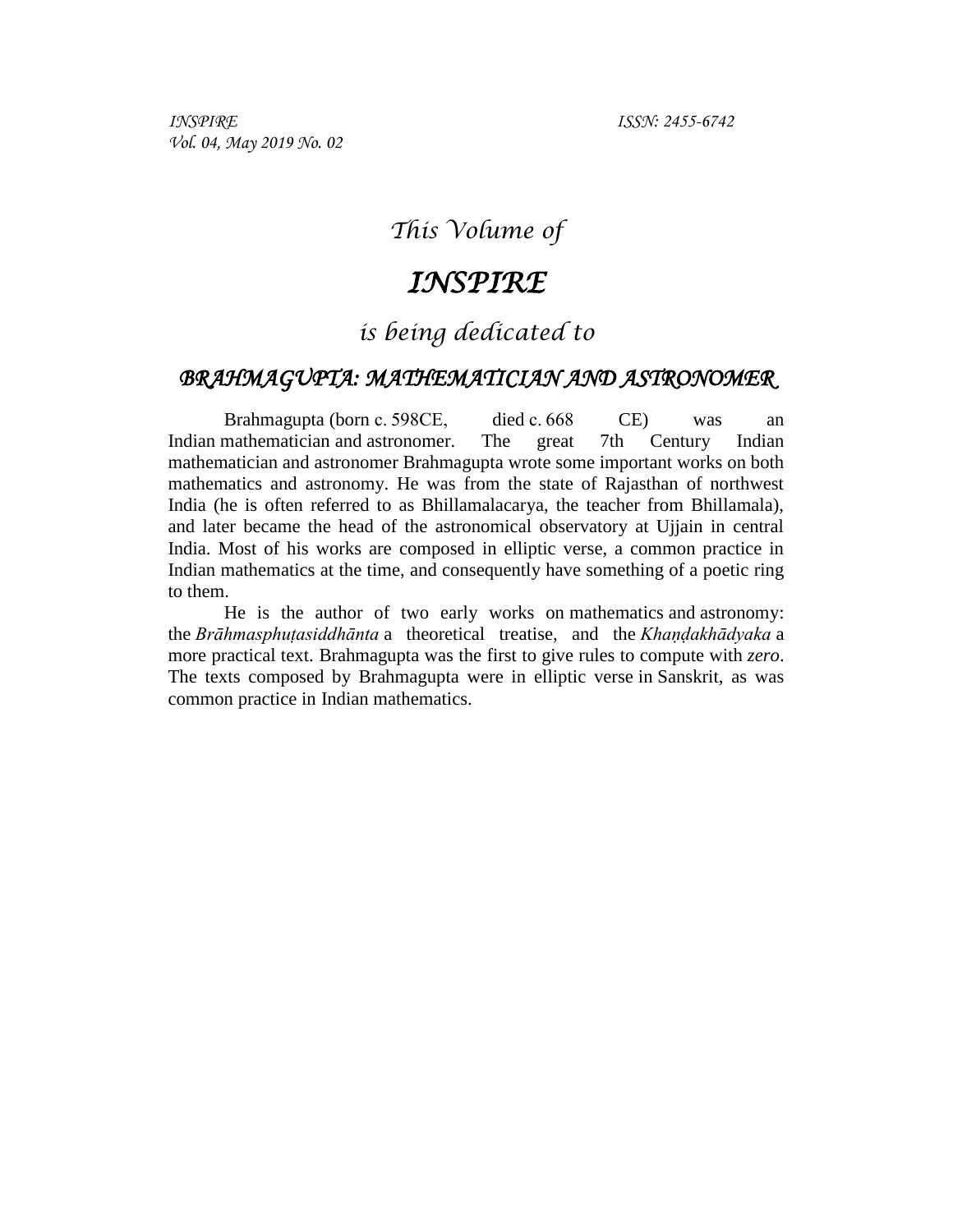*INSPIRE ISSN: 2455-6742 Vol. 04, May 2019 No. 02*

# *FOREWORD*

The present volume of *INSPIRE* contains the various research papers of Faculty and Research Scholars of Department of Mathematics, INSTITUTE FOR EXCELLENCE IN HIGHER EDUCATION, BHOPAL (M. P.).

For me it is the realization of a dream which some of us have been nurturing for long and has now taken a concrete shape through the frantic efforts and good wishes of our dedicated band of research workers in our country, in the important area of mathematics.

The editor deserves to be congratulated for this very successful venture. The subject matter has been nicely and systematically presented and is expected to be of use to the workers.

> (Dr. Geeta Saxena) Director & Patron IEHE, Bhopal (M. P.)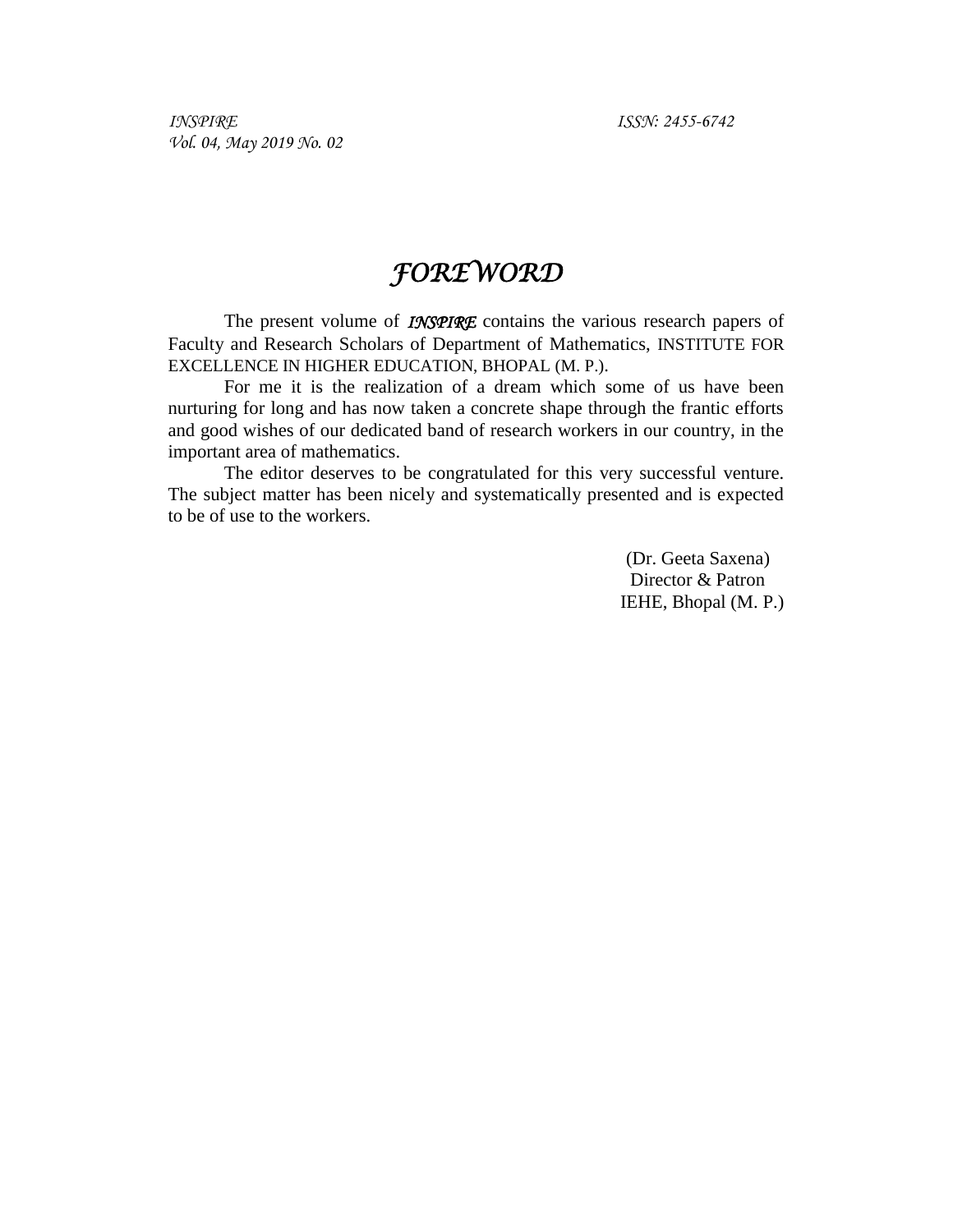| <b>SN</b>      | <b>CONTENTS</b>                                         | <b>PP</b> |
|----------------|---------------------------------------------------------|-----------|
|                | A Common Fixed Point Theorem in Cone Metric Spaces      |           |
| 1              | <b>Through Rational Expressions</b>                     | $01-05$   |
|                | Dr. A. S. Saluja                                        |           |
| $\overline{2}$ | Application of H-Function in Physical Chemistry         | 06-07     |
|                | Dr. M. K. Shukla                                        |           |
| 3              | A Simple Mathematical Model For Fisheries               | 08-09     |
|                | Dr. D. S. Solanki                                       |           |
| $\overline{4}$ | Determination of the Cyclic Process by Fox's H-Function | $10 - 11$ |
|                | Dr. M.S. Chauhan                                        |           |
| 5              | Generalized Hypergeometric Functions and an Atomic      |           |
|                | <b>Waste Disposal Problem</b>                           | $12 - 15$ |
|                | Dr. Rajeev Srivastava                                   |           |
| 6              | Nerve Excitation and Fox's H-Function                   | $16-18$   |
|                | Dr. S. S. Srivastava                                    |           |
| $\overline{7}$ | Fixed Points of Fuzzy Mappings in Hilbert Spaces        | 19-24     |
|                | Dr. A. S. Saluja                                        |           |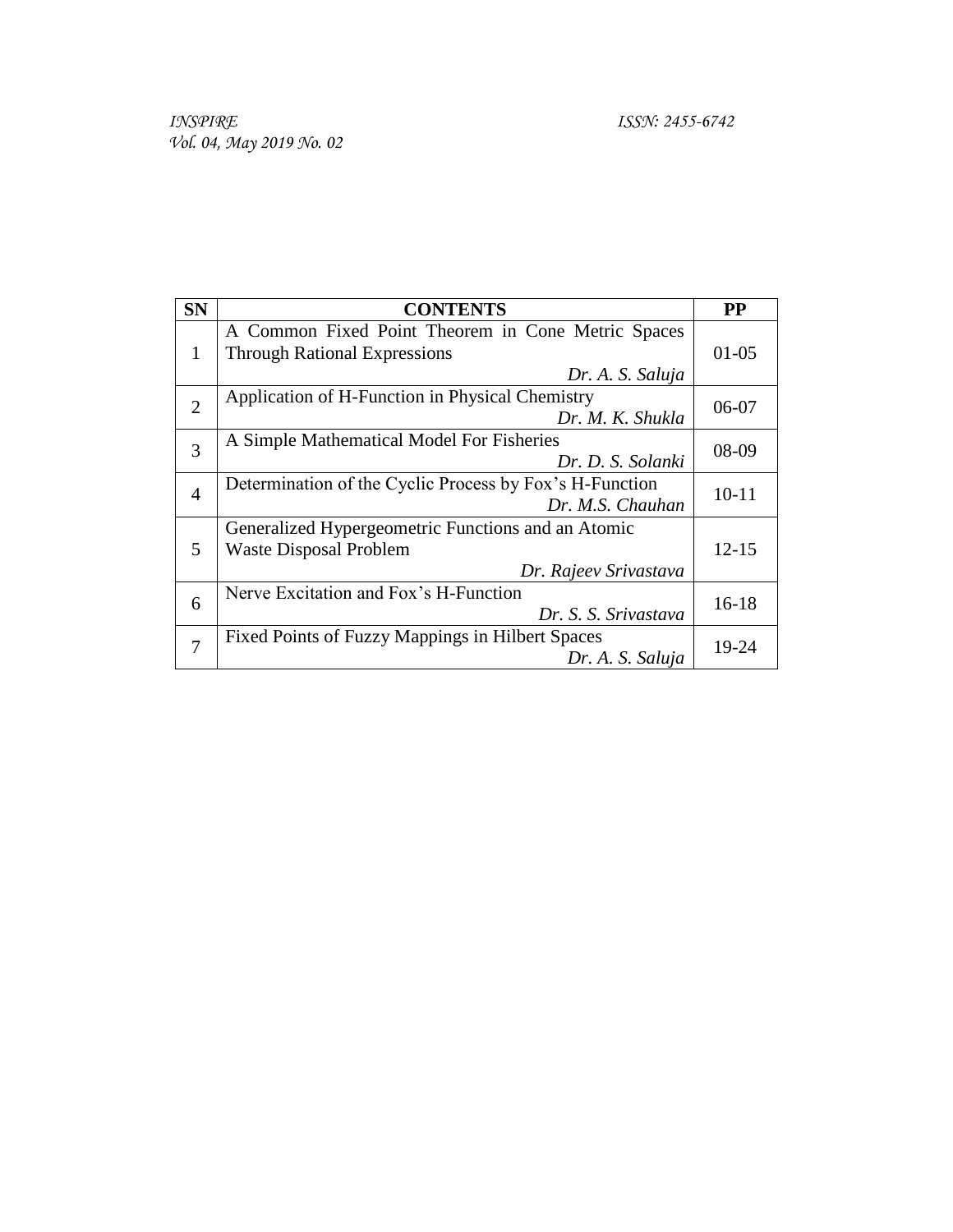# **A COMMON FIXED POINT THEOREM IN CONE METRIC SPACES THROUGH RATIONAL EXPRESSIONS**

A.S.Saluja, Institute for Excellence in Higher Education, Bhopal, M.P., India. e-mail: drassaluja@gmail.com

**ABSTRACT:** In this paper we have proved a common fixed point theorem in cone metric space for rational inequality in normal cone setting. Our result generalize several fixed point results in cone metric spaces and in ordinary metric spaces as special cases.

**KEYWORDS:** Cone metric spaces, common fixed Point, rational inequality.

**MATHEMATICS SUBJECT CLASSIFICATION:** Primary 47H10, Secondary 54H25

# 1. **INTRODUCTION AND PRELIMINARIES:**

Huang and Zhang [5] initiated cone metric spaces, which is a generalization of ordinary metric spaces, by substituting the real numbers with ordered Banach spaces. Consistent with Huang and Zhang [5], the following definitions and results will be needed in the sequel.

**Definition 1.1([5]):** Let E be a real Banach space.A subset P of E is called a cone if and only if:

(a) P is closed, non-empty and  $P \neq \{0\}$ ,

- (b) a,  $b \in R$ , a,  $b \ge 0$ ,  $x,y \in P$  implies that  $ax + by = P$ ,
- (c)  $P \cap (-P) = \{0\}$ .

Given a cone  $P \subset E$ , we define a partial ordering  $\leq$  with respect to P by x  $\leq y$  if and only if  $y - x \in P$ . A cone P is called normal if there is a  $K > 0$  such that for all  $x, y \in E$ ,  $0 \le x \le y$  implies

 $(1.1.1)$   $||x|| \le K||y||$ 

The least positive number satisfying the above inequality is called the normal constant of P, while  $x \ll y$  but  $x \neq y$ .

**Definition 1.2** ([5]): Let X be a non-empty set. Suppose that the mapping  $d : X \times$  $X \rightarrow E$  satisfies :

(d<sub>1</sub>)  $0 \le d(x, y)$  for all  $x, y \in X$  and  $d(x, y) = 0$  if and only if  $x = y$ ,

(d<sub>2</sub>)  $d(x, y) = d(y, x)$  for all  $x, y \in X$ ,

(d<sub>3</sub>)  $d(x, y) \leq d(x, z) + d(z, y)$  for all  $x, y, z \in X$ .

Then d is called a cone metric on  $X$  and  $(X, d)$  is called a cone metric spaces. The concept of cone metric space is more general than that of a metric space.

**Definition 1.3 ([5]) <b>:** Let  $(X, d)$  be a cone metric space,  $\{x_n\}$  be a sequence in X and  $x \in X$ . Then for every  $c \in E$  with  $0 \ll c$ , we say that: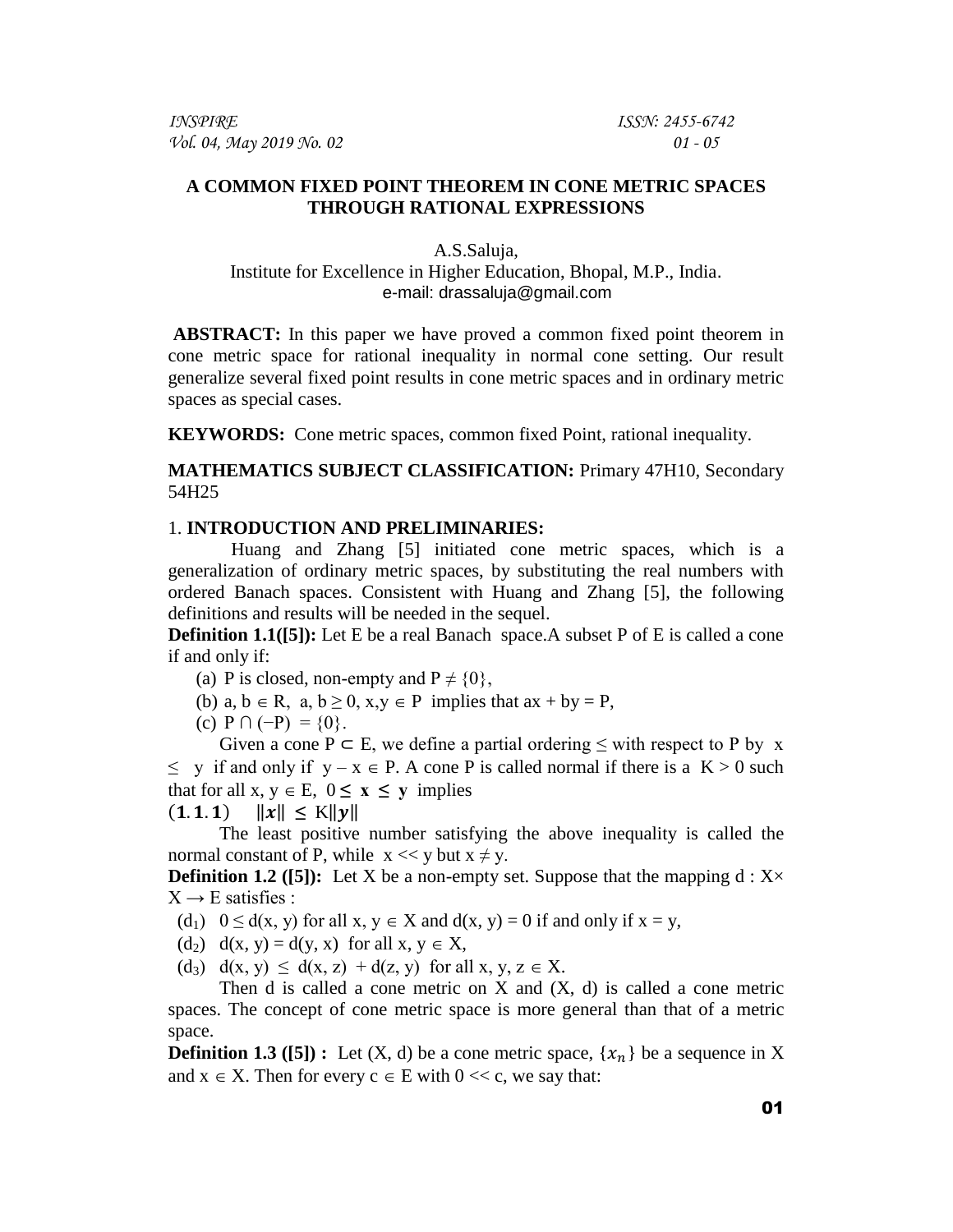*INSPIRE ISSN: 2455-6742 Vol. 04, May 2019 No. 02 01 - 05*

(i)  $\{x_n\}$  is a convergent sequence if there is a positive integer N such that, for all  $n > N$ ,

 $d(x_n, x) \ll c$  for some  $x \in X$ .

(ii)  $\{x_n\}$  is a Cauchy sequence if there is a positive integer N such that, for all  $n, m > N$ ,

 $d(x_n, x_m) \ll c$ .

A cone metric space X is said to be complete if every Cauchy sequence in X is convergent in x. It is known that a sequence  $\{x_n\}$  converges to  $x \in X$  if and only if

 $d({x_n}, x) \rightarrow 0$  as  $n \rightarrow \infty$ .

The limit of a convergent sequence is unique provided P is a normal cone with normal constant K (see,  $[4]$ ,  $[5]$ ).

# **2. MAIN RESULTS:**

**Theorem 2.1 :** Let  $(X, d)$  be a complete cone metric space, and P a normal cone with normal constant K. Let f and g are two self mappings of X satisfying

(2.1.1) 
$$
d(fx, gy) \leq \alpha d(x, y) + \beta \frac{d(x, f x) d(y, gy)}{1 + d(x, y)} + \gamma \frac{d(y, f x) d(x, gy)}{1 + d(x, y)} + \delta \frac{d(x, f x) d(y, gy)}{1 + d(x, y)} + \eta \frac{d(y, f x) d(y, gy)}{1 + d(x, y)}
$$

For all x,  $y \in X$ , where  $\alpha$ ,  $\beta$ ,  $\gamma$ ,  $\delta$ ,  $\eta \ge 0$  and  $\alpha + \beta + \gamma + \delta + \eta \le 1$ . Then f and g have a unique common fixed point in X.

**Proof:** Let  $x_0 \in X$  be arbitrary. We define a sequence  $\{x_n\}$  by  $x_{2n+1} = fx_{2n}$ ,  $x_{2n+2} = gx_{2n+1}, n = 0, 1, 2, \ldots$ 

Now,

$$
d(x_{2n+1}, x_{2n+2}) = d(fx_{2n}, gx_{2n+1})
$$
  
\n
$$
\leq \alpha d(x_{2n}, x_{2n+1}) + \beta \frac{d(x_{2n}, fx_{2n})d(x_{2n+1}, gx_{2n+1})}{1 + d(x_{2n}, x_{2n+1})}
$$
  
\n
$$
+ \gamma \frac{d(x_{2n+1}, fx_{2n})d(x_{2n}, gx_{2n+1})}{1 + d(x_{2n}, x_{2n+1})}
$$
  
\n
$$
+ \delta \frac{d(x_{2n}, fx_{2n})d(x_{2n+1}, gx_{2n+1})}{1 + d(x_{2n}, x_{2n+1})} + \eta \frac{d(x_{2n+1}, fx_{2n})d(x_{2n+1}, gx_{2n+1})}{1 + d(x_{2n}, x_{2n+1})}
$$
  
\n
$$
= \alpha d(x_{2n}, x_{2n+1}) + \beta \frac{d(x_{2n}, x_{2n+1})d(x_{2n+1}, x_{2n+2})}{1 + d(x_{2n}, x_{2n+1})}
$$
  
\n
$$
+ \gamma \frac{d(x_{2n+1}, x_{2n+1})d(x_{2n}, x_{2n+2})}{1 + d(x_{2n}, x_{2n+1})} + \eta \frac{d(x_{2n+1}, x_{2n+1})d(x_{2n+1}, x_{2n+2})}{1 + d(x_{2n}, x_{2n+1})}
$$
  
\n
$$
\delta \frac{d(x_{2n}, x_{2n+1})d(x_{2n+1}, x_{2n+2})}{1 + d(x_{2n}, x_{2n+1})} + \eta \frac{d(x_{2n+1}, x_{2n+1})d(x_{2n+1}, x_{2n+2})}{1 + d(x_{2n}, x_{2n+1})}
$$
  
\nBy (1.2)(d<sub>1</sub>) and using the fact that 1 + d(x<sub>2n</sub>, x<sub>2n+1</sub>) > d(x<sub>2n</sub>, x<sub>2n+1</sub>)

Which implies that

(2.1.2) 
$$
d(x_{2n+1}, x_{2n+2}) \leq qd(x_{2n+1}, x_{2n+2})
$$
  
Where,  $q = \frac{\alpha}{1-\beta+\delta} < 1$ .

Similarly, it can be shown that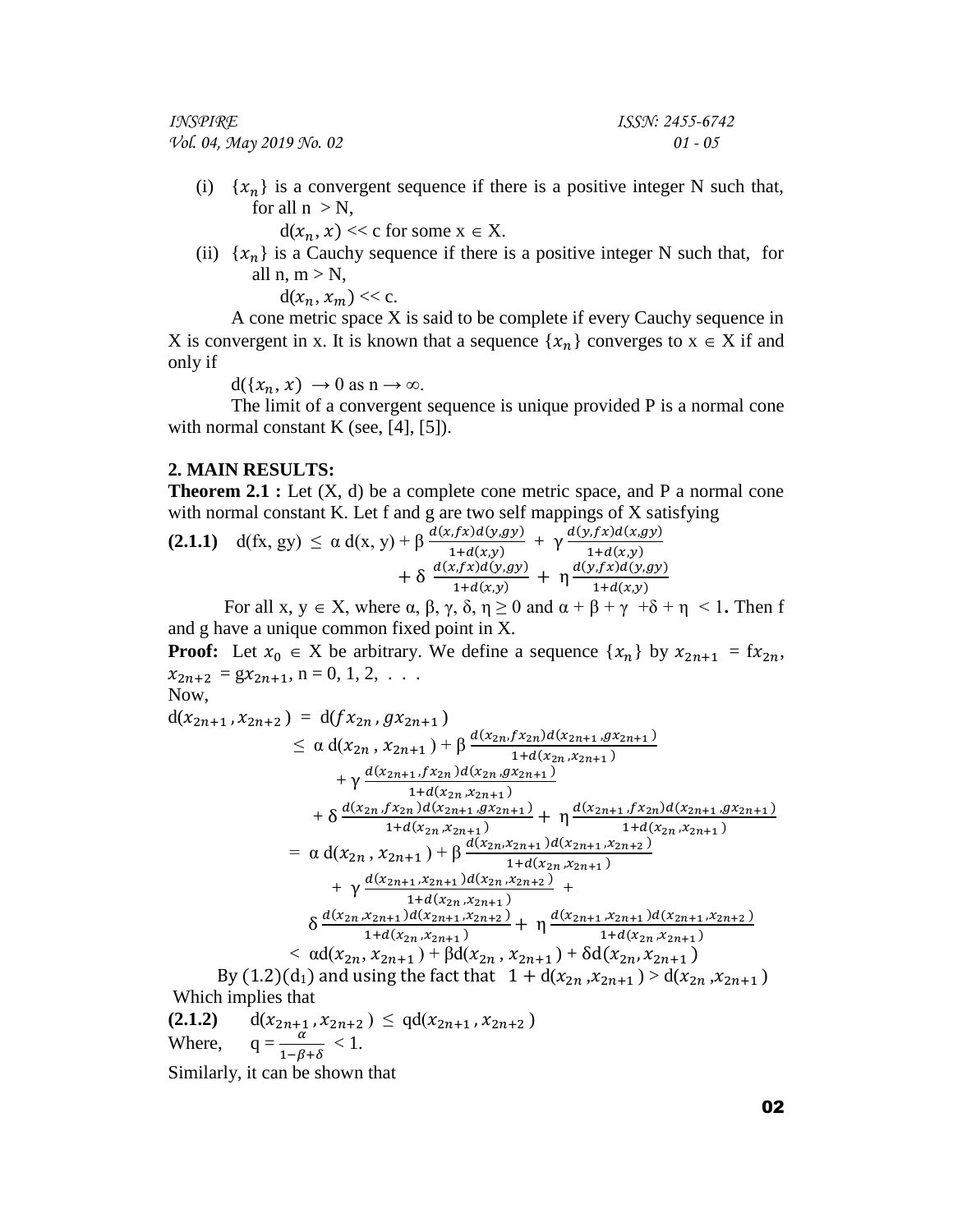*INSPIRE ISSN: 2455-6742 Vol. 04, May 2019 No. 02 01 - 05*

 $d(x_{2n+3}, x_{2n+2}) \leq qd(x_{2n+2}, x_{2n+1})$ Therefore, for all n,

$$
d(x_{n+1}, x_{n+2}) \leq qd(x_n, x_{n+1})
$$
  
\n
$$
\leq q^2d(x_{n-1}, x_n)
$$
  
\n
$$
\leq \dots \dots \dots
$$
  
\n
$$
\leq q^{n+1}d(x_0, x_1)
$$

Now, for any  $m > n$ , we have

$$
d(x_n, x_m) \leq d(x_n, x_{n+1}) + d(x_{n+1}, x_{n+2}) + \dots + d(x_{m-1}, x_m)
$$
  
\n
$$
\leq (q^n + q^{n+1} + q^{n+2} + \dots + q^{m-1}) d(x_0, x_1)
$$
  
\n
$$
\leq \frac{q^n}{1-q} d(x_0, x_1)
$$

From (1.1.1)

$$
\|d(x_n, x_m) \| \leq \frac{q^n}{1-q} K \|d(x_0, x_1)\|
$$

Which implies that  $d(x_n, x_m) \to 0$  as n, m  $\to \infty$ .

Hence  $\{x_n\}$  be a Cauchy sequence.

Since, X is complete, there exists a point u in X such that  $x_n \to u$  as  $n \to \infty$  $\infty$ . Now, we have from (2.1.1)

$$
d(u, gu) \leq d(u, x_{2n+1}) + d(x_{2n+1}, gu)
$$
  
\n
$$
= d(u, x_{2n+1}) + d(fx_{2n}, gu)
$$
  
\n
$$
\leq d(u, x_{2n+1}) + \alpha d(x_{2n}, u) + \beta \frac{d(x_{2n}, f x_{2n}) d(u, gu)}{1 + d(x_{2n}, u)} + \gamma \frac{d(u, f x_{2n}) d(x_{2n}, gu)}{1 + d(x_{2n}, u)}
$$
  
\n
$$
+ \delta \frac{d(x_{2n}, f x_{2n}) d(u, gu)}{1 + d(x_{2n}, u)} + \eta \frac{d(u, f x_{2n}) d(u, gu)}{1 + d(x_{2n}, u)}
$$
  
\n
$$
= d(u, x_{2n+1}) + \alpha d(x_{2n}, u) + \beta \frac{d(x_{2n}, x_{2n+1}) d(u, gu)}{1 + d(x_{2n}, u)} + \gamma \frac{d(u, x_{2n+1}) d(x_{2n}, gu)}{1 + d(x_{2n}, u)}
$$
  
\n
$$
+ \delta \frac{d(x_{2n}, x_{2n+1}) d(u, gu)}{1 + d(x_{2n}, u)} + \eta \frac{d(u, x_{2n+1}) d(u, gu)}{1 + d(x_{2n}, u)}
$$

From (1.1.1) this implies that

$$
||d(u, gu)|| \le K||d(u, x_{2n+1}) + \alpha d(x_{2n}, u) + \beta \frac{d(x_{2n}, x_{2n+1})d(u, gu)}{1 + d(x_{2n}, u)}
$$
  
+  $\gamma \frac{d(u, x_{2n+1})d(x_{2n}, gu)}{1 + d(x_{2n}, u)} + \delta \frac{d(x_{2n}, x_{2n+1})d(u, gu)}{1 + d(x_{2n}, u)} + \eta \frac{d(u, x_{2n+1})d(u, gu)}{1 + d(x_{2n}, u)}$  ||  
Now, right hand side of the above inequality approaches to 0 as  $n \to \infty$ .  
Hence,  $||d(u, gu)|| = 0$  and so that  $u = gu$ .  
Now, again from (2.1.1), we have  
 $d(tu, u) = d(tu, gu)$   
 $\le \alpha d(u, u) + \beta \frac{d(u, fu)d(u, gu)}{1 + d(u, u)} + \gamma \frac{d(u, fu)d(u, gu)}{1 + d(u, u)}$ 

$$
+ \delta \frac{d(u, du)}{1 + d(u, u)} + \eta \frac{d(u, du)}{1 + d(u, u)}
$$

Which gives, by using the definition of partial ordering on E and the properties of cone P,

$$
d(fu, u) = 0 \text{ and hence } fu = u.
$$

Thus, u is a common fixed point of f and g in X.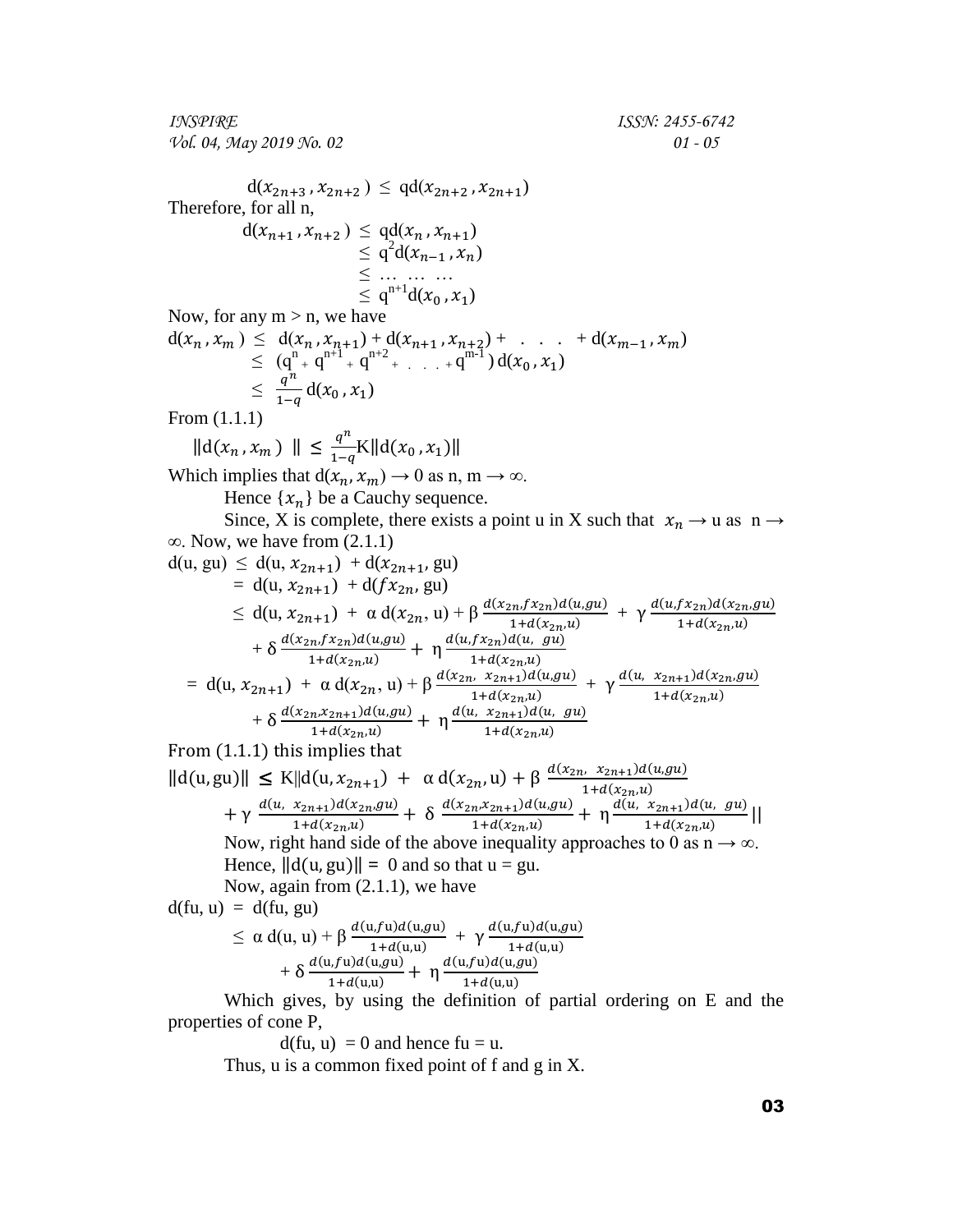*INSPIRE ISSN: 2455-6742 Vol. 04, May 2019 No. 02 01 - 05*

$$
ISSN: 2455-674201 - 05
$$

To prove uniqueness, let v be an another common fixed point of f and g in X, then

$$
d(u, v) = d(fu, gv)
$$
  
\n
$$
\leq \alpha d(u, v) + \beta \frac{d(u, fu)d(v, gv)}{1 + d(u, v)} + \gamma \frac{d(v, fu)d(u, gv)}{1 + d(u, v)}
$$
  
\n
$$
+ \delta \frac{d(u, fu)d(v, gv)}{1 + d(u, v)} + \eta \frac{d(v, fu)d(v, gv)}{1 + d(u, v)}
$$
  
\n
$$
= (\alpha + \gamma) d(u, v)
$$
  
\nBy (1.2)(d<sub>1</sub>) and using the fact that  $1 + d(x_{2n}, x_{2n+1}) > d(x_{2n}, x_{2n+1})$   
\nWhich implies that,  $d(u, v) = 0$  and  $u = v$ .  
\nThis completes the proof of the theorem.

**Corollary 2.2 :** Let (X, d) be a complete cone metric space, and P a normal cone with normal constant K. Let f be a self mappings of X satisfying

$$
(2.2.1) d(f^{p}x, f^{q}y) \leq \alpha d(x, y) + \beta \frac{d(x, f^{p}x)d(y, f^{q}y)}{1 + d(x,y)} + \gamma \frac{d(y, f^{p}x)d(x, f^{q}y)}{1 + d(x,y)} + \delta \frac{d(x, f^{p}x)d(y, f^{q}y)}{1 + d(x,y)} + \eta \frac{d(y, f^{p}x)d(y, f^{q}y)}{1 + d(x,y)}
$$

For all x,  $y \in X$ , where  $\alpha$ ,  $\beta$ ,  $\gamma$ ,  $\delta$ ,  $\eta \ge 0$  and  $\alpha + \beta + \gamma + \delta + \eta \le 1$ . Then f has a unique fixed point in X.

**Proof :** Inequality (2.2.1) is obtained from (2.1.1) by setting  $f \equiv f^p$  and  $g \equiv f^q$ . The result follows from theorem 2.1.

**Corollary 2.3 :** Let  $(X, d)$  be a complete cone metric space, and P a normal cone with normal constant K. Let f be a self mappings of X satisfying

(2.3.1) 
$$
d(fx, fy) \leq \alpha d(x, y) + \beta \frac{d(x, f x) d(y, fy)}{1 + d(x, y)} + \gamma \frac{d(y, f x) d(x, fy)}{1 + d(x, y)} + \delta \frac{d(y, f x) d(y, fy)}{1 + d(x, y)}
$$
  
For all  $x, y \in X$  where  $\alpha, \beta, \gamma, \delta > 0$  and  $\alpha + \beta + \beta$ 

For all x,  $y \in X$ , where  $\alpha$ ,  $\beta$ ,  $\gamma$ ,  $\delta \ge 0$  and  $\alpha + \beta + \gamma + \delta < 1$ . Then f has a unique fixed point in X.

**Proof :** Set,  $p = q = 1$  in Corollary 2.2.

### **REFERENCES**

[1]. D. Ramesh Kumar and M. Pitchaimani; New coupled fixed point theorems in cone metric spaces with applications to integral equations and Markov Process, Transactions of A. Razmadze Mathematical Institute, Vol. 172(3) (2018), 409- 419.

[2]. G. S. Jeong and B.E.Rhoades; Maps for which  $F(T) = F(T^n)$ , Fixed Point Theory and Appl., 6(2005), 87 – 131.

[3]. J. Gornicki and B.E.Rhoades; A general fixed point theorem for involutions, Indian J. Pure Appl. Math., 27(1996), 13- 23.

[4]. K. Deimling; Non-linear functional analysis, Springer- verlag, 1985.

[5]. L. G. Huang and X. Zhang; Cone metric spaces and fixed point theorems of contractive mappings, J. Math. Anal. Appl., 332(2007), 1468 – 1476.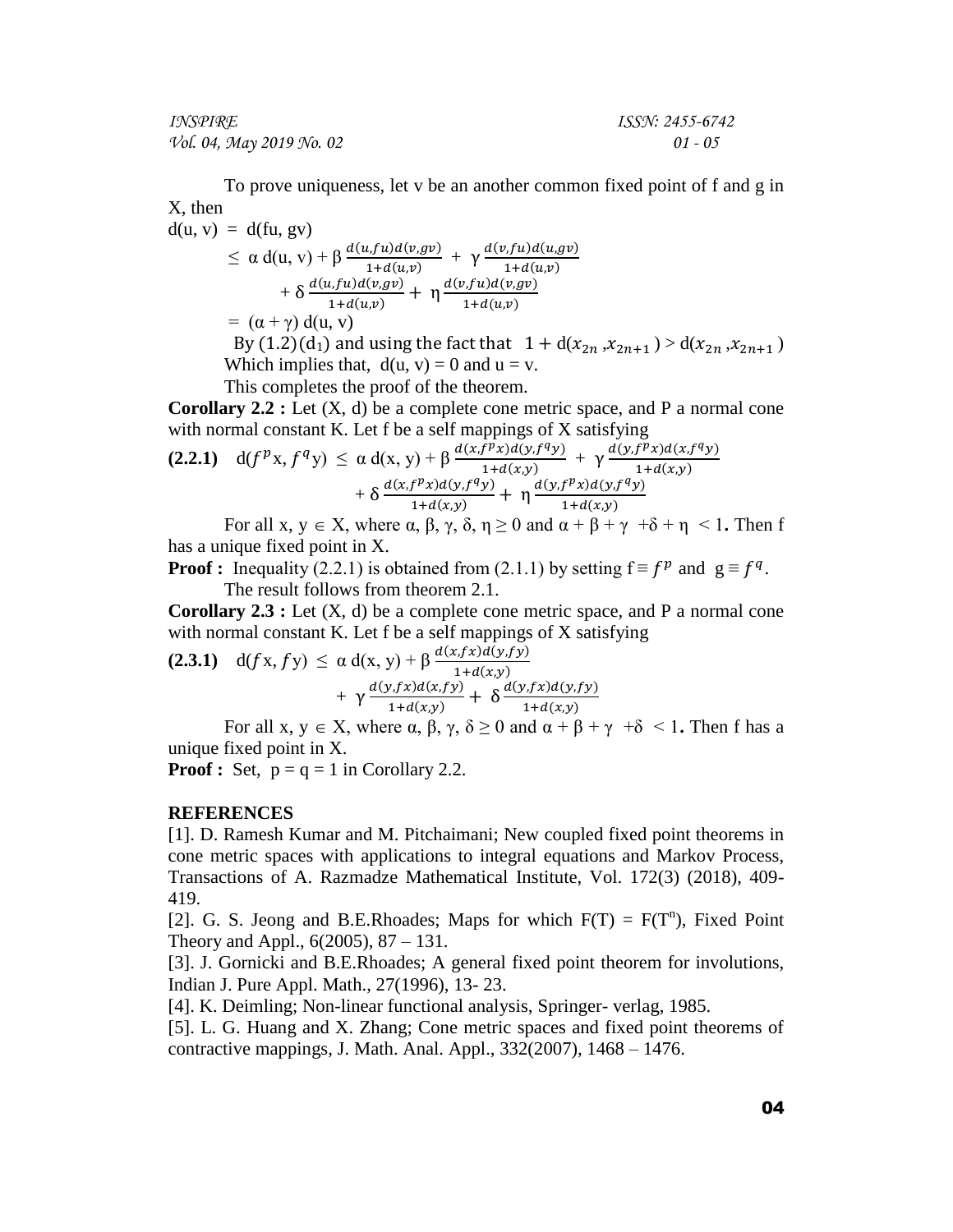| INSPIRE                         | ISSN: 2455-6742 |
|---------------------------------|-----------------|
| <i>Vol.</i> 04, May 2019 No. 02 | $01 - 05$       |

[6]. M. Abbas and G. Jungck; Common fixed point results for non-commuting mappings without continuity in cone metric spaces, J. Math. Anal. Appl., 341(2008), 416-420.

[7]. Rhoades, B.E.; A comparision of various definitions of contractive mappings, Trans. Amer. Math.Soc., 257-290, (1976).

[8]. Rhoades, B.E., Generalized contractions, Bull.Calcutta Math. Soc., 71, 323- 330 (1979).

[9]. Saaditi R., Vaezpour P. and Rhoades B.E.; Fixed point theorem in generalized partially ordered G-metric spaces and applications, Abst. Appl. Anal., Article Id 126205, (2011).

[10]. Saif Ur Rehman, Yongjin, Li, Shamoona Jabeteu and Tayyab Mahmood; Common fixed point theorems for a pair of self mappings in fuzzy cone metric spaces, Abstr. Appl. Anal., Vol. 2019 (2019), Article ID 2841606, 10 pages.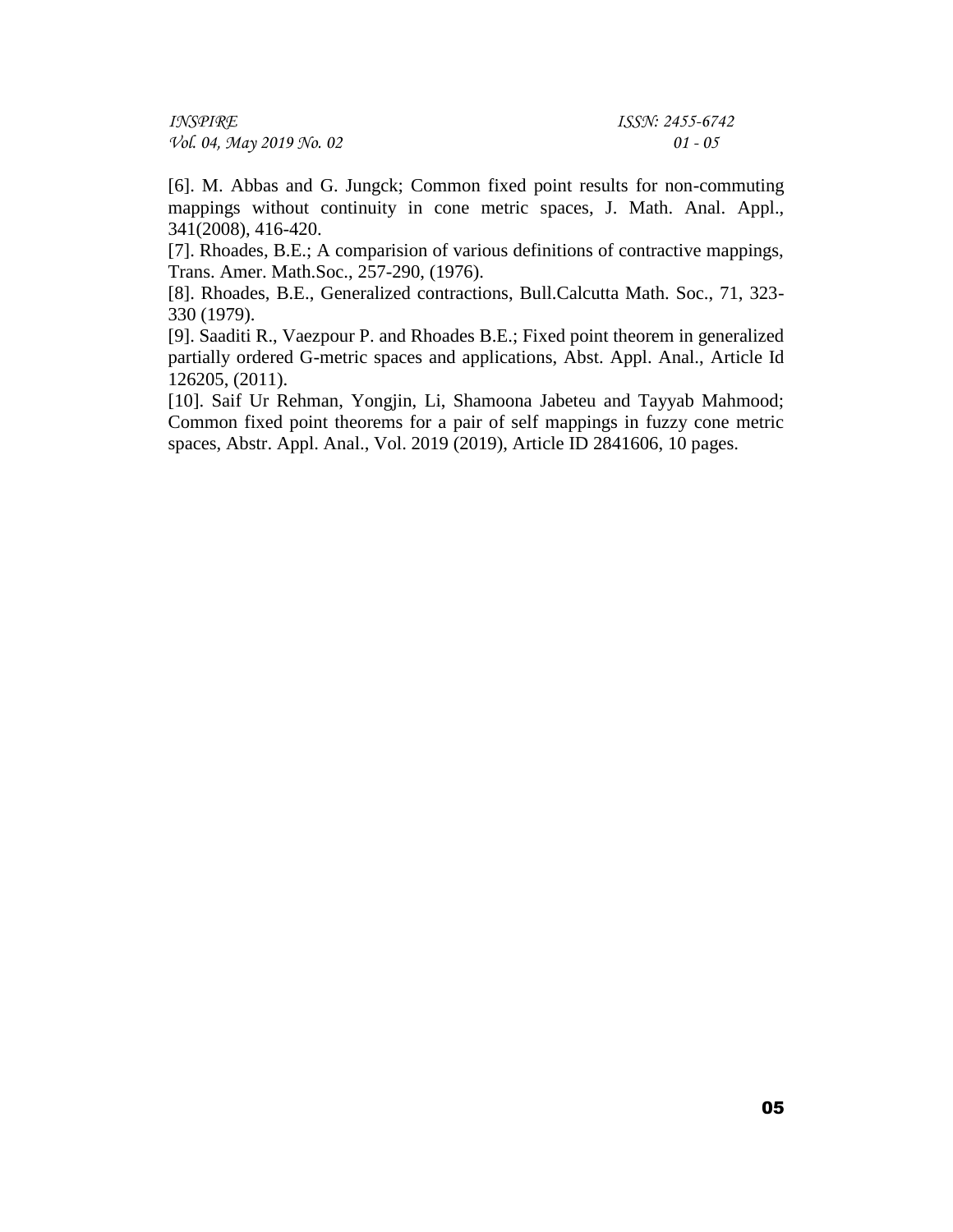*INSPIRE ISSN: 2455-6742 Vol. 04, May 2019 No. 02 06 - 07*

#### **APPLICATION OF H-FUNCTION IN PHYSICAL CHEMISTRY**

by

Dr. M. K. Shukla Department of Mathematics Institute for Excellence in Higher Education, Bhopal, M.P., India.

# **ABSTRACT**

The aim of this paper is to represent the equation of Lambert's law by Fox's H–Function of one variable.

#### **1. INTRODUCTION:**

The H-function of one variable [2, p.10] is defined as:

$$
H_{p, q}^{m, n}[x] \begin{cases} (a_{j}, \alpha_{j})_{1, p} \\ (b_{j}, \beta_{j})_{1, q} \end{cases} = (1/2\pi i) \int_{L} \theta(s) x^{s} ds
$$
 (1.1)

where 
$$
i = \sqrt{(-1)}
$$
,  
\n
$$
\begin{array}{ccc}\n& \text{m} \\
& \prod_{j=1}^{n} \Gamma(b_j - \beta_j s) & \prod_{j=1}^{n} \Gamma(1 - a_j + \alpha_j s) \\
& \text{m} \\
& \prod_{j=m+1}^{n} \Gamma(1 - b_j + \beta_j s) & \prod_{j=n+1}^{n} \Gamma(a_j - \alpha_j s)\n\end{array}
$$

where

$$
\sum_{j=1}^{n} \alpha_j - \sum_{j=n+1}^{p} \alpha_j + \sum_{j=1}^{m} \beta_j - \sum_{j=m+1}^{q} \beta_j \equiv M > 0,
$$
\n(1.2)

and  $\left|\arg x\right| < \frac{1}{2}$  M $\pi$ .

Let I be the intensity of incident light of wave length I, t be the thickness of medium, then Lambert's law mathematically [1] denoted as

 $dl/dt = - kl$ 

or  $dl/l = -k dt$  (1.3)

# **2. MAIN RESULT:**

The equation of Lambert's law in terms of H-function of one variable to be represented is:

06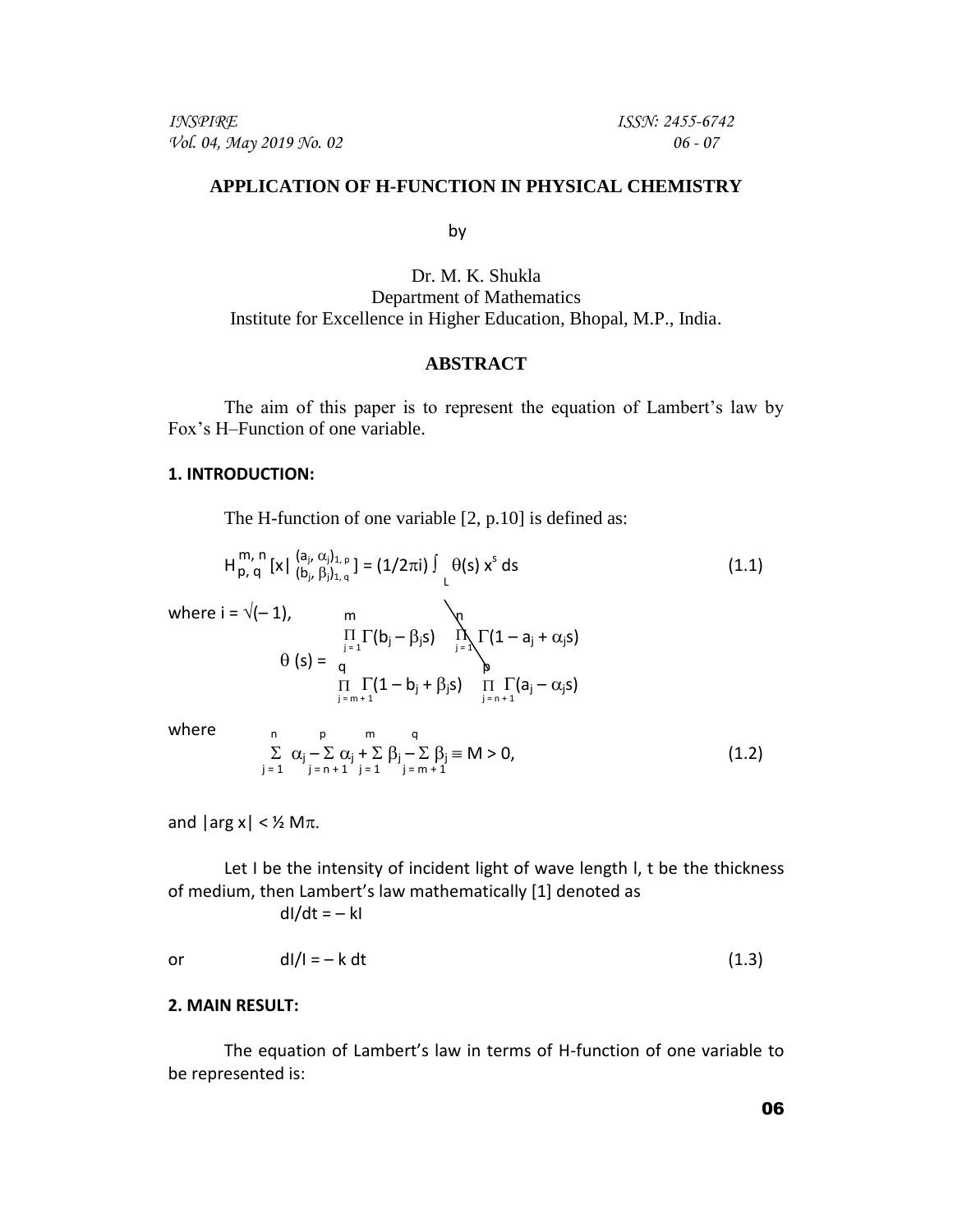*INSPIRE ISSN: 2455-6742 Vol. 04, May 2019 No. 02 06 - 07*

$$
\int H_{p+1, q+1}^{m+1, n} [x \mid \begin{array}{c} (a_j, \alpha_j)_{1, p}, (1+l, l_1) \\ (l, l_1), (b_j, \beta_j)_{1, q} \end{array}] dl
$$
  
= - k H  $\underset{p+1, q+1}{m, n+1} [x \mid \begin{array}{c} (-t, t_1), (a_j, \alpha_j)_{1, p}, \\ (b_j, \beta_j)_{1, q}, (1-t, t_1) \end{array}] + c H$   $\underset{p, q}{m, n} [x],$  (2.1)

valid for  $1 > 1<sub>1</sub>$ ,  $t > t<sub>1</sub>$  and  $|\arg x| < 1$   $\pi$ M, where M is given in (1.2).

# **3. PROOF OF THE FORMULA:**

On integrating, (1.3) provides

 $\int dl/I = -k \int dt + c$ 

or  $\int [\Gamma(1)/\Gamma(1 + 1)] = -kt + c$ 

or 
$$
\int [\Gamma(\mathsf{I})/\Gamma(\mathsf{I}+1)] = -k [\Gamma(\mathsf{t}+1)/\Gamma(\mathsf{t})] + c
$$
 (3.1)

where c is integral constant.

Again put  $t = t + t_1s$ ,  $l = l - l_1s$  (since as thickness of medium increases, intensity of light decrease) in (3.1) and multiply both side by  $(1/2\pi i)\theta(s)x^s$ , further integrate with respect to s in the direction of contour L and use (1.1), we get  $(2.1).$ 

#### **4. SPECIAL CASES:**

On specializing the parameters, H-function may be reduced to Gfunction, Lauricella's functions Legendre functions, Bessel functions, hypergeometric functions, Appell's functions, Kampe de Feriet's functions and several other higher transcendental functions. Therefore the result (2.1) is of general nature and may reduced to be in different forms, which will be useful in the literature on applied Mathematics and other branches.

# **REFERENCES**

- 1. Gupta, V. K.: Advanced Physical Chemistry, K. Nath & Co. Meerut, 1994.
- 2. Srivastava, H. M., Gupta, K. C. and Goyal, S. P.: The H-function of one and two variables with applications, South Assian Publishers, New Delhi, 1982.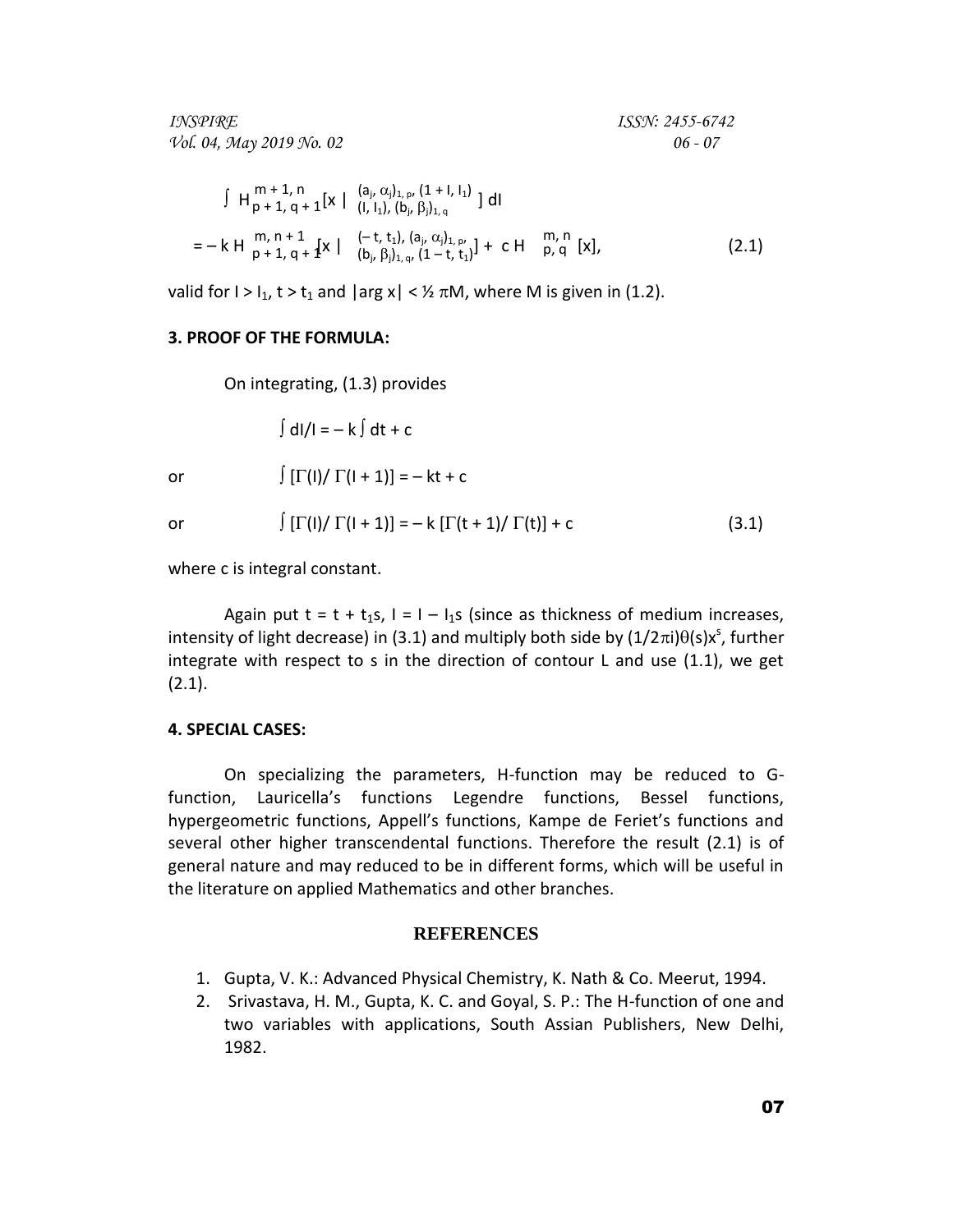*INSPIRE ISSN: 2455-6742 Vol. 04, May 2019 No. 02 08 - 09*

#### **A SIMPLE MATHEMATICAL MODEL FOR FISHERIES**

By

Dr. D. S. Solanki Department of Mathematics Institute for Excellence in Higher Education, Bhopal, M.P., India.

#### **ABSTRACT**

The aim of this paper is to present simple mathematical model for fisheries.

#### **1. INTRODUCTION:**

In order to get a first impression of the kind of problems arising in fisheries, let us examine the following situation. A population of a certain fish species inhabits a part of the sea. The population proliferates, but not indefinitely; the sea is only able to support a certain amount of fish and therefore has a finite carrying capacity, which, for this species, we shall assume to have the value K. It seems reasonable to assume that the population will grow logistically, i.e. according to the equation

$$
x'(t) = rx(t) \{1 - x(t)/k\}
$$
 (1)

The population is commercially exploited by fishermen, and the equation must therefore contain an extra term accounting for the fishing activity. What will this term be like? In particular: will it depend on the population size x?

#### **2. SIMPLE MATHEMATICAL MODEL:**

One can think of two simple mechanisms: a 'blind' way of fishing, and a 'purposeful' way. In the first, the fisherman has no way of locating the fish, and simply drags his net through the water. In that case, his catch can he assumed to be promotional to the amount of fish present:

$$
x'(t) = rx(t) \{1 - x(t)/k\} - Ex(t)
$$
 (2)

where E is a proportionality constant (with dimension  $\Gamma^1$ ) which is built up from such quantities as size of the net, speed of the ship, time spent fishing, size of the sea etc. E is usually called the effort (though the term is also used in various other interpretations).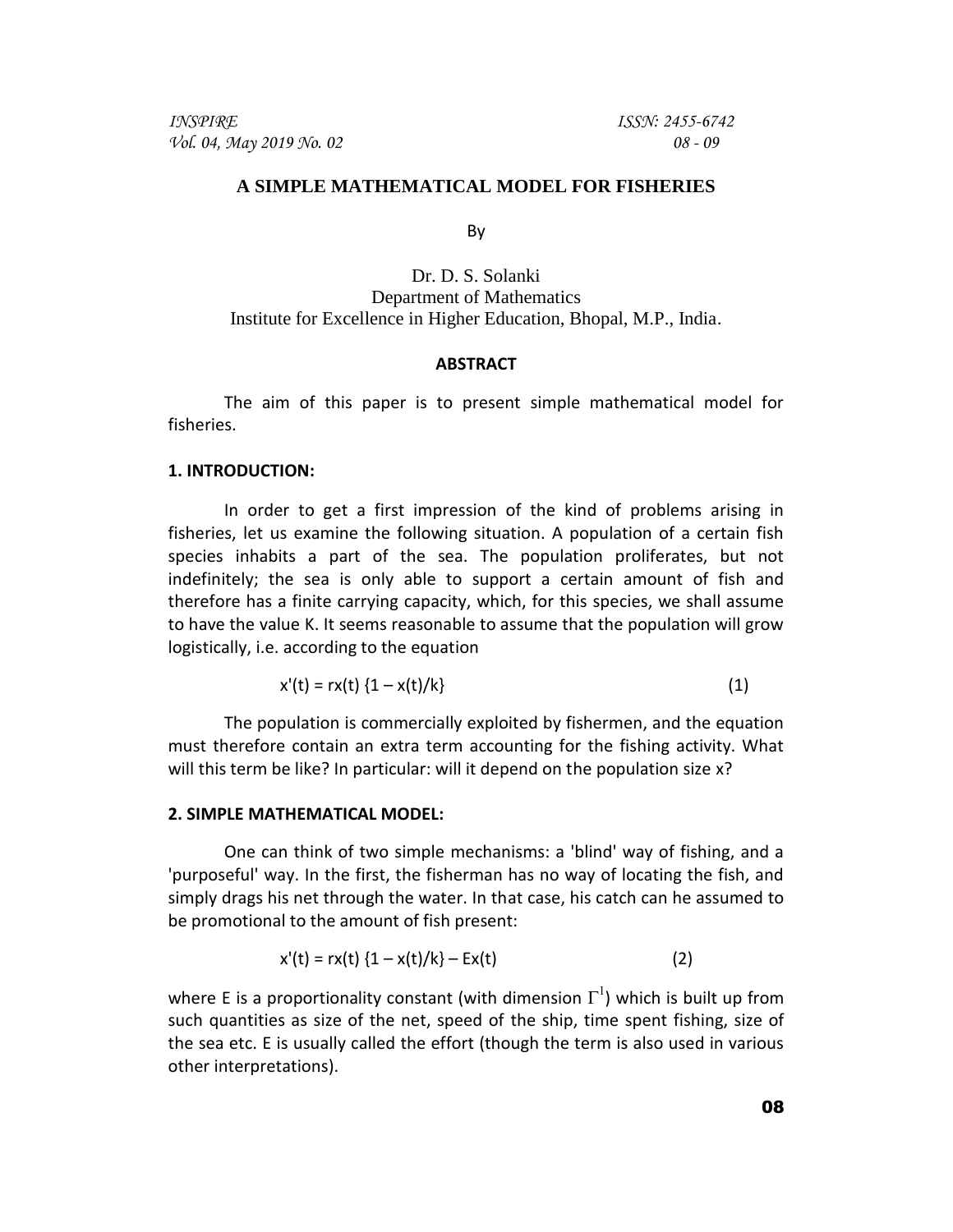| INSPIRE                         | ISSN: 2455-6742 |
|---------------------------------|-----------------|
| <i>Vol.</i> 04, May 2019 No. 02 | $08 - 09$       |

In the second case the fisherman knows precisely where the fish is, and is able to decide how many fish he will catch in a given amount of time. The model now assumes the form

$$
x'(t) = rx(t) \{1 - x(t)/k\} - H
$$
 (3)

where H is the harvesting rate (expressed in amount of fish per time) as determined by the fisherman.

# **3. CONCLUSION:**

For both cases, we can examine the effect of fishing on population growth, the optimalization problem (how to maximize the catch), and the stability problem (the risk of exterminating the population).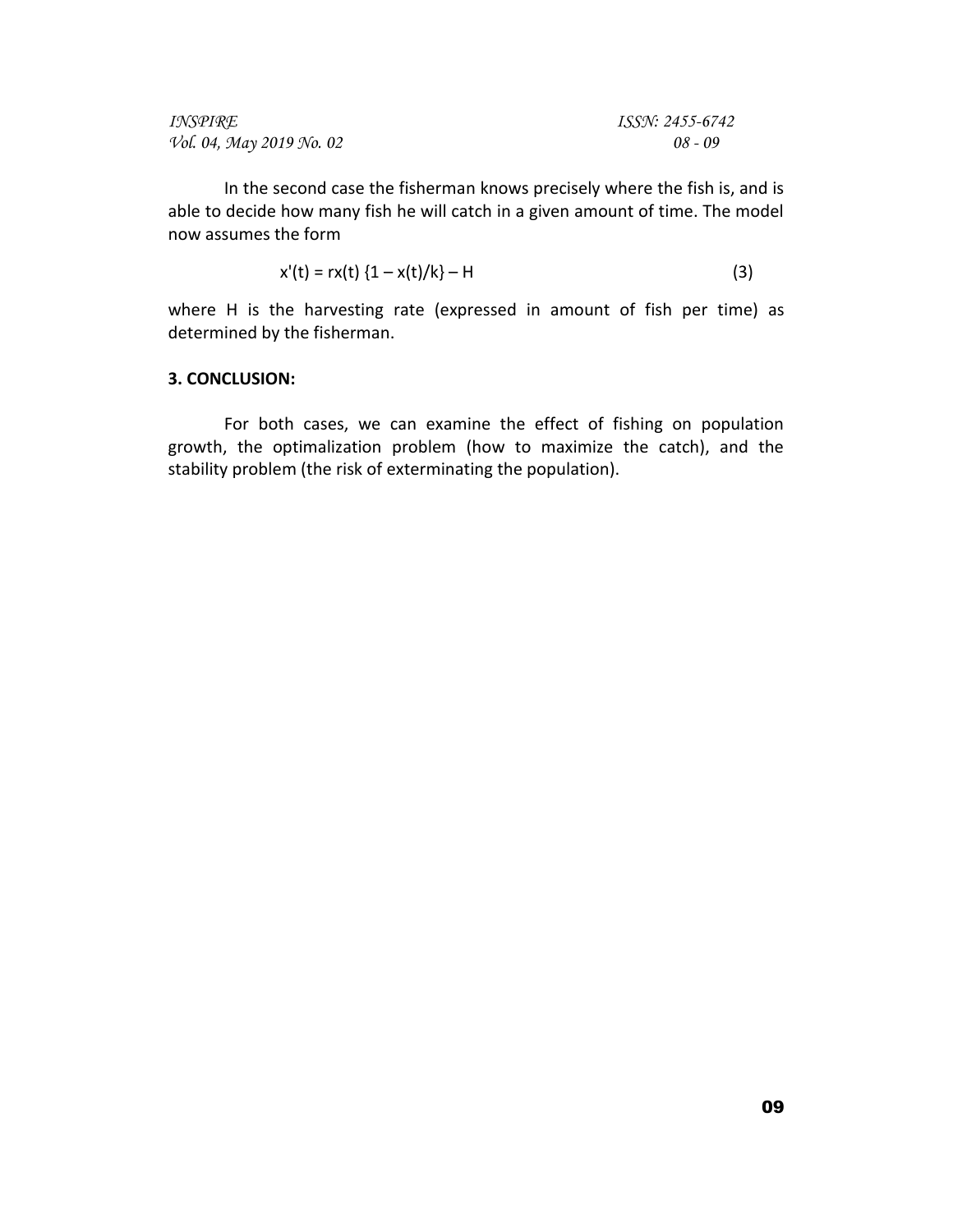*INSPIRE ISSN: 2455-6742 Vol. 04, May 2019 No. 02 10 - 11*

#### **DETERMINATION OF THE CYCLIC PROCESS BY FOX'S H-FUNCTION**

#### By

Dr. M. S. Chauhan Department of Mathematics Institute for Excellence in Higher Education, Bhopal, M.P., India.

# **ABSTRACT**

The aim of this paper is to determine the equation of cyclic process by Fox's H–Function of one variable.

# **1. INTRODUCTION:**

The H-function of one variable [2, p.10] is defined as:

$$
H_{p, q}^{m, n}[x]_{(b_j, \beta_j)_{1, q}}^{(a_j, \alpha_j)_{1, p}}] = (1/2\pi i) \int_{L} \theta(s) x^s ds
$$
 (1.1)

where  $i = \sqrt{(-1)}$ , m

$$
\theta \text{ (s)} = \frac{\prod\limits_{j=1}^{n} \Gamma(b_j - \beta_j s) - \prod\limits_{j=1}^{n} \Gamma(1 - a_j + \alpha_j s)}{\prod\limits_{j=m+1}^{n} \Gamma(1 - b_j + \beta_j s) - \prod\limits_{j=n+1}^{p} \Gamma(a_j - \alpha_j s)}
$$

n

where

$$
\sum_{j=1}^{n} \alpha_j - \sum_{j=n+1}^{p} \alpha_j + \sum_{j=1}^{m} \beta_j - \sum_{j=m+1}^{q} \beta_j \equiv M > 0,
$$
\n(1.2)

and  $\left|\arg x\right| < \frac{1}{2}$  M $\pi$ .

When a system undergoes a series of physical changes and then returns to its original position then the change in its internal energy is zero because initial and final positions are same, i.e.  $dE = 0$  The amount of heat  $dQ$  subjected to system is governed by the first law of thermodynamics

$$
dQ = dW \tag{1.3}
$$

Such a process is known as cyclic process [1, p.273].

# **2. MAIN RESULT:**

The equation of cyclic process in terms of H-function of one variable to be represented is:

$$
H \begin{array}{l} m+1, n \\ p+1, q+1 \end{array} \begin{bmatrix} a_j, \alpha_j)_{1, p}, (1+Q, Q_1) \\ (Q, Q_1), (b_j, \beta_j)_{1, q} \end{bmatrix}
$$

10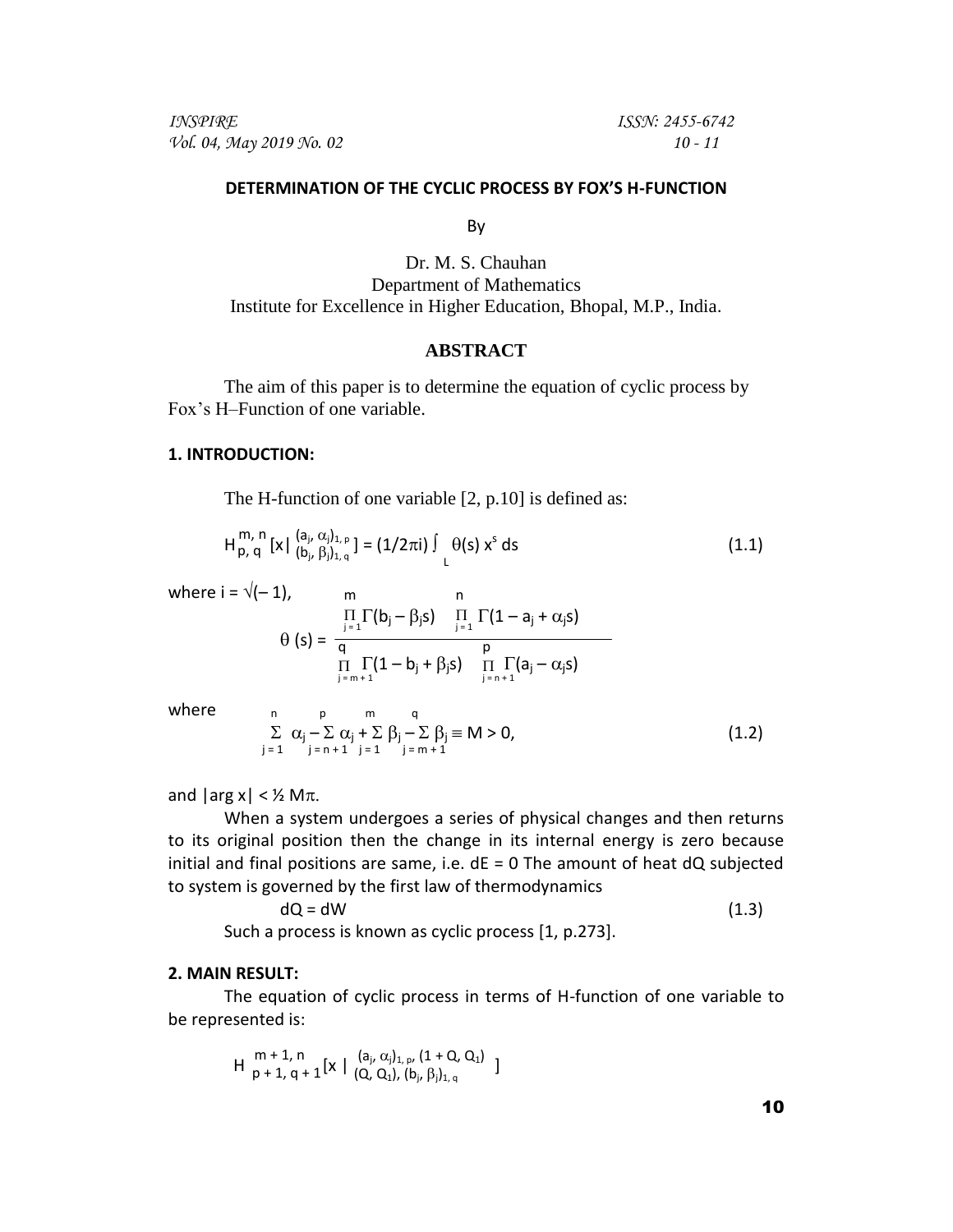| INSPIRE                                                                                                                              | <i>ISSN: 2455-6742</i> |
|--------------------------------------------------------------------------------------------------------------------------------------|------------------------|
| Vol. 04, May 2019 No. 02                                                                                                             | 10 - 11                |
| $H_{p+1, q+1}^{m, n+1}[x \mid \frac{(-W, W_1), (a_i, \alpha_j)_{1, p'}}{(b_i, \beta_j)_{1, q}}, (1-W, W_1)] + C H_{p, q}^{m, n}[x],$ | (2.1)                  |

valid for  $y > y_1$ ,  $t > t_1$  and  $|\arg x| < \frac{1}{2} \pi M$ , where M is given in (1.2).

# **3. PROOF OF THE FORMULA:**

On integrating, (1.3) provides

 $\int dQ = \int dW + c$ 

or  $Q = W + c$ or  $\Gamma(Q + 1)/\Gamma(Q) = \Gamma(W + 1)/\Gamma(W) + c$  (3.1) where c is constant.

Again put W = W + W<sub>1</sub>s, Q = Q – Q<sub>1</sub>s (since as work increase, the amount of heat will be decreases) in (3.1) and multiply both side by  $(1/2\pi i)\theta(s)x^s$ , further integrate with respect to s in the direction of contour L and use (1.1), we get (2.1).

# **4. SPECIAL CASES:**

On specializing the parameters, H-function may be reduced to Gfunction, Lauricella's functions Legendre functions, Bessel functions, hypergeometric functions, Appell's functions, Kampe de Feriet's functions and several other higher transcendental functions. Therefore the result (2.1) is of general nature and may reduced to be in different forms, which will be useful in the literature on applied Mathematics and other branches.

# **REFERENCES**

- 1. Gupta, V. K.: Advanced Physical Chemistry, K. Nath & Co. Meerut, 1994.
- 2. Srivastava, H. M., Gupta, K. C. and Goyal, S. P.: The H-function of one and two variables with applications, South Assian Publishers, New Delhi, 1982.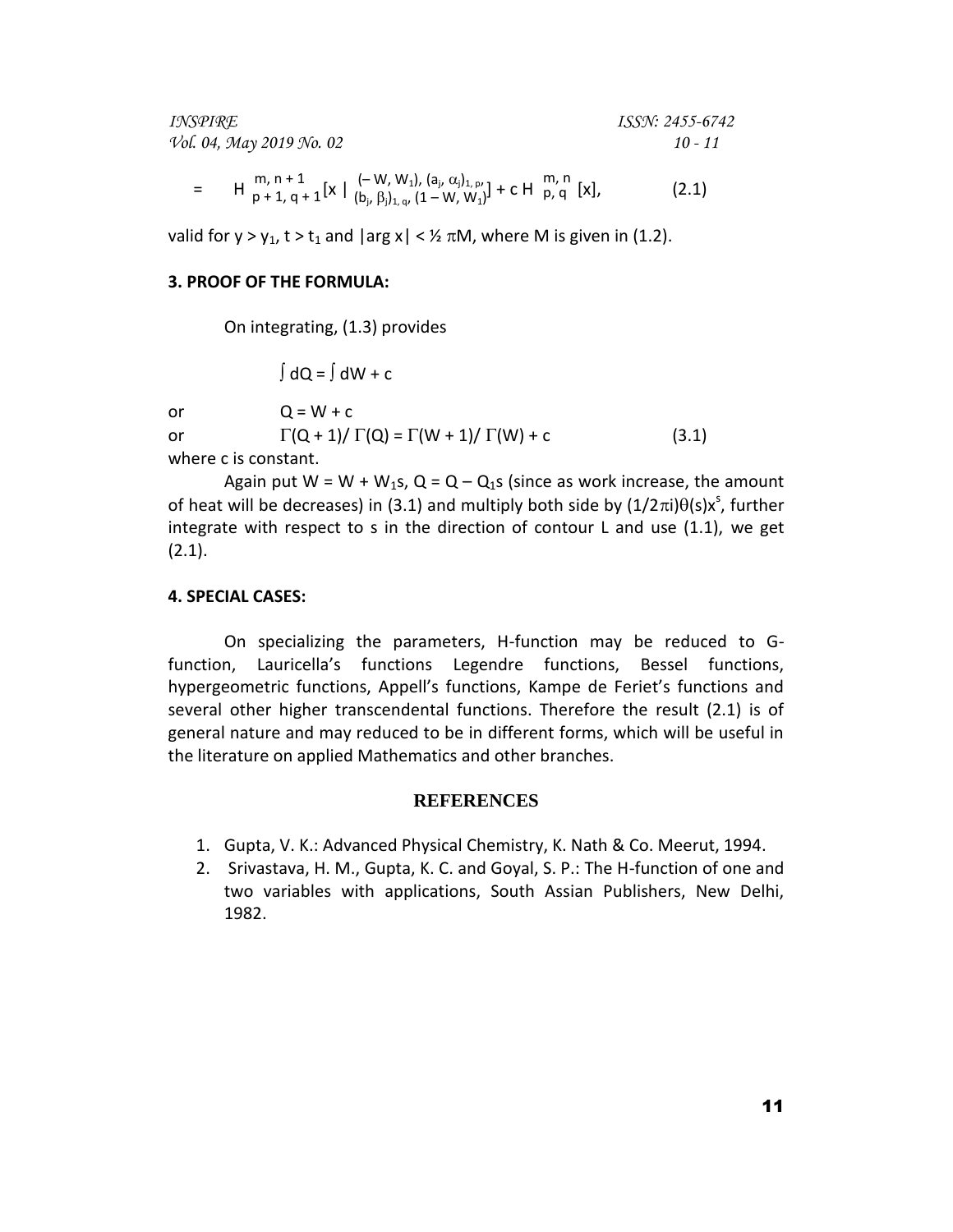*INSPIRE ISSN: 2455-6742 Vol. 04, May 2019 No. 02 12 - 15*

# **GENERALIZED HYPERGEOMETRIC FUNCTIONS AND AN ATOMIC WASTE DISPOSAL PROBLEM**

by

Dr. Rajeev Srivastava Deptt. of Mathematics, Govt. I. G. Girls College, Shahdol, (M.P)

# **ABSTRACT**

The aim of this paper is to determine the solution of a mathematical equation related to 'Atomic Waste Disposal Problem' with the help of generalized hypergeometric function.

#### **1. INTRODUCTION:**

For several years the Atomic Energy Commission (now known as the Nuclear Regulatory Commission) had disposed of concentrated radioactive waste material by placing it in tightly sealed drums, which were then dumped at sea in fifty fathoms (300 feet) of water. When concerned ecologists and scientists questioned this practice, they were assured by the A.E.C. that the drums would never develop leaks. Exhaustive tests on the drums proved the A.E.C. right. However, several engineers then raised the question of whether the drums could crack from the Impact of hitting the ocean floor. "Never," said the A.E.C. "We'll see about that," said the engineers. After performing numerous experiments, the engineers found that the drums could crack on impact if their velocity exceeded forty feet per second. The problem before us, therefore, is to compute the velocity of the drums upon impact with the ocean floor. To this end, we digress briefly to study elementary Newtonian mechanics.

Newtonian mechanics is the study of Newton's famous laws of motion and their consequences. Newton's first law of motion states that an object will remain at rest, or move with constant velocity, if no force is acting on it. A force should be thought of as a push or pull. This push or pull can be exerted directly by something in contact with the object, or it can be exerted indirectly, as the earth's pull of gravity is.

Newton's second law of motion is concerned with describing the motion of an object, which is acted upon by several forces. Let y(t) denote the position of the center of gravity of the object. (We assume that the object moves. in only one direction.).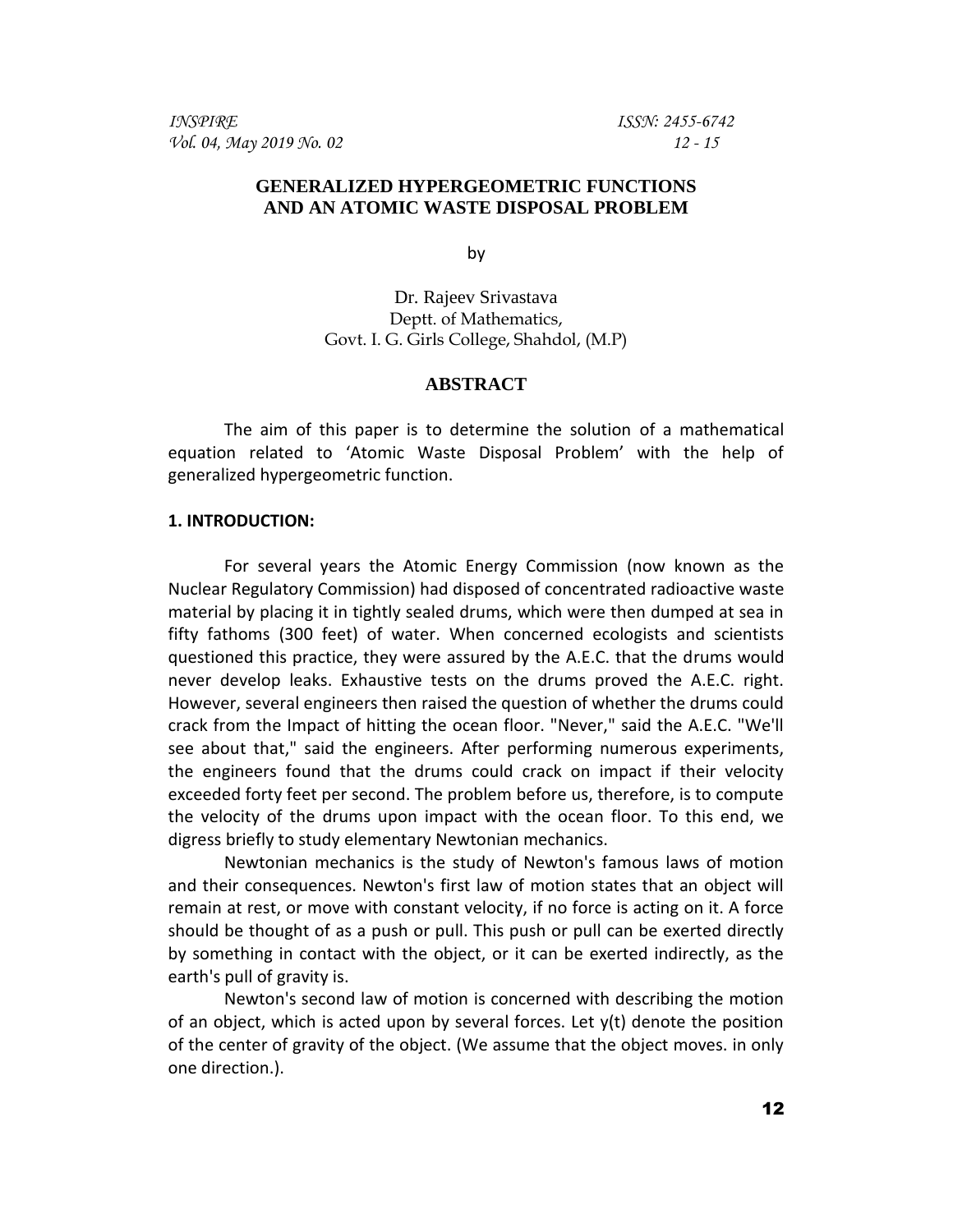| INSPIRE                  | ISSN: 2455-6742 |
|--------------------------|-----------------|
| Vol. 04, May 2019 No. 02 | 12 - 15         |

Those forces acting on the object, which tend to increase y, are considered positive, while those forces tending to decrease y are considered negative. The resultant force F acting on an object is defined to be the sum of all positive forces minus the sum of all negative forces. Newton's second law of motion states that the acceleration  $d^2y/dt^2$  of an object is proportional to the resultant force F acting on it; i.e.,

$$
d^2y/dt^2 = F/m
$$
 (1)

The constant m is the mass of the object. It is related to the weight W of the object by the relation  $W = mg$ , where g is the acceleration of gravity. Unless otherwise stated, we assume that the weight of an object and the acceleration of gravity are constant. We will also adopt the English system of units, so that t is measured in seconds, y is measured in feet, and F is measured in pounds. The units of m are then slugs, and the gravitational acceleration g equals 32.2 ft/s<sup>2</sup>.

H-function of one variable which is introduced by Fox [1, p.408], will be represented as follows:

$$
H_{p, q}^{m, n}[x]_{(b_j, \beta_j)_{1, q}}^{(a_j, \alpha_j)_{1, p}}] = (1/2\pi i) \int_{L} \theta(s) x^s ds
$$
 (A)

where  $i = \sqrt{(-1)}$ ,  $\prod_{i=1} \Gamma(b_i - \beta_j s)$   $\prod_{i=1} \Gamma(1 - a_j + \alpha_j s)$  $\theta$  (s) =  $\Pi \Gamma(1 - b_j + \beta_j s) \Pi \Gamma(a_j - \alpha_j s)$ m  $\prod_{j = 1}$ n  $\prod_{j = 1}$ q  $\prod\limits_{\mathsf{j}\,=\,\mathsf{m}\,+\,1} \Gamma(\,$ p  $\prod\limits_{\mathsf{j}\,=\, \mathsf{n+1}}\Gamma$ 

x is not equal to zero and an empty product is interpreted as unity; p, q, m, n are integers satisfying  $1 \le m \le q$ ,  $0 \le n \le p$ ,  $\alpha_i$  (j = 1, …., p),  $\beta_i$  (j = 1, …, q) are positive numbers and  $a_i$  (j = 1, ..., q) are complex numbers. L is a suitable contour of Barnes type such that poles of  $\Gamma(b_i - \beta_i s)$  (j = 1, ..., m) lie to the right and poles of  $\Gamma(1 - a_i + \alpha_i s)$  (j = 1, …, n) to the left of L. These assumptions for the H-function will be adhered to through out this paper.

According to Braakasma

$$
H_{p, q}^{m, n}[x] \begin{cases} (a_j, \alpha_j)_{1, p} \\ (b_j, \beta_j)_{1, q} \end{cases} = O(|x|^{\alpha}) \text{ for small } x,
$$
  
where 
$$
\sum_{j=1}^{p} \alpha_j - \sum_{j=1}^{q} \beta_j \le 0 \text{ and } \alpha = \min R(b_h/\beta_h) \text{ (}h = 1, ..., k \text{)}
$$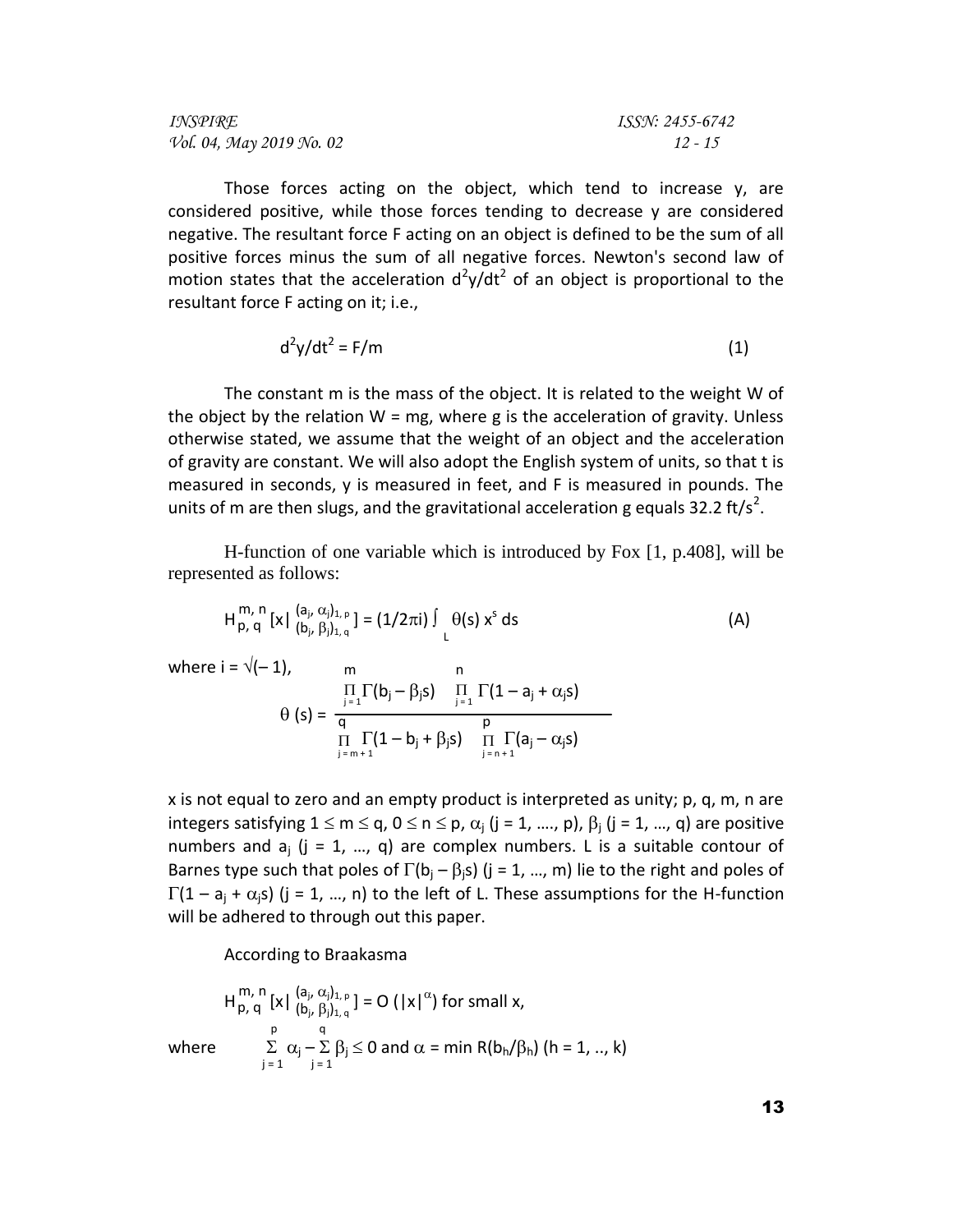*INSPIRE ISSN: 2455-6742 Vol. 04, May 2019 No. 02 12 - 15*

and

$$
H_{p,\,q}^{m,\,n}[x]\left.\begin{array}{l} (a_j,\,\alpha_j)_{1,\,p}\\ (b_j,\,\beta_j)_{1,\,q} \end{array}\right]=O\left(\left|x\right|^{\beta}\right) \text{ for large }x,
$$

where  $n \t n$  m q

$$
\sum_{j=1}^{n} \alpha_j - \sum_{j=n+1}^{n} \alpha_j + \sum_{j=1}^{n} \beta_j - \sum_{j=m+1}^{n} \beta_j \equiv A > 0,
$$
  

$$
\sum_{j=1}^{p} \alpha_j - \sum_{j=1}^{n} \beta_j < 0
$$

 $|\arg x| < \frac{1}{2}$  A $\pi$  and  $\beta$  = max R[(a<sub>i</sub> – 1)/ $\alpha$ <sub>i</sub>] (j = 1, .., n)

# **2. MATHEMATICAL MODEL:**

We return now to our atomic waste disposal problem. As a drum descends through the water, it is acted upon by three forces W, B, and D. The force W is the weight of the drum pulling it down, and in magnitude,  $W =$ 527.436 lb. The force B is the buoyancy force of the water acting on the drum. This force pushes the drum up, and its magnitude is the weight of the water displaced by the drum. Now, the Atomic Energy Commission used 55 gallon drums, whose volume is 7.35  $\text{ft}^3$ . The weight of one cubic foot of salt water is 63.99lb. Hence B = (63.99) (7.35) = 470.327 lb.

The force D is the drag force of the water acting on the drum; it resists the motion of the drum through the water. Experiments have shown that any medium such as water, oil, and air resists the motion of an object through it. This resisting force acts in the direction opposite the motion, and is usually directly proportional to the velocity V of the object. Thus,  $D = cV$ , for some positive constant c. Notice that the drag force increases, as V increases, and decreases as V decreases. To calculate D, the engineers conducted numerous towing experiments. They concluded that the orientation of the drum had little effect on the drag force, and that  $D = 0.08$  V (lb)(s)/ft.

Now, set  $y = 0$  at sea level, and let the direction of increasing  $y$  be downwards. Then, W is a positive force, and B and D are negative forces. Consequently, from (1),

 $d^2y/dt^2 = (W - B - cV)/m = (g/W) (W - B - cV).$ 

We can rewrite this equation as a first-order linear differential equation for  $V = dy/dt$ ;

i.e.  $dV/dt + (cg/W)V = (g/W) (W - B).$  (2)

Initially, when the drum is released in the ocean, its velocity is zero. Thus, V (t), the velocity of the drum, satisfies the initial-value problem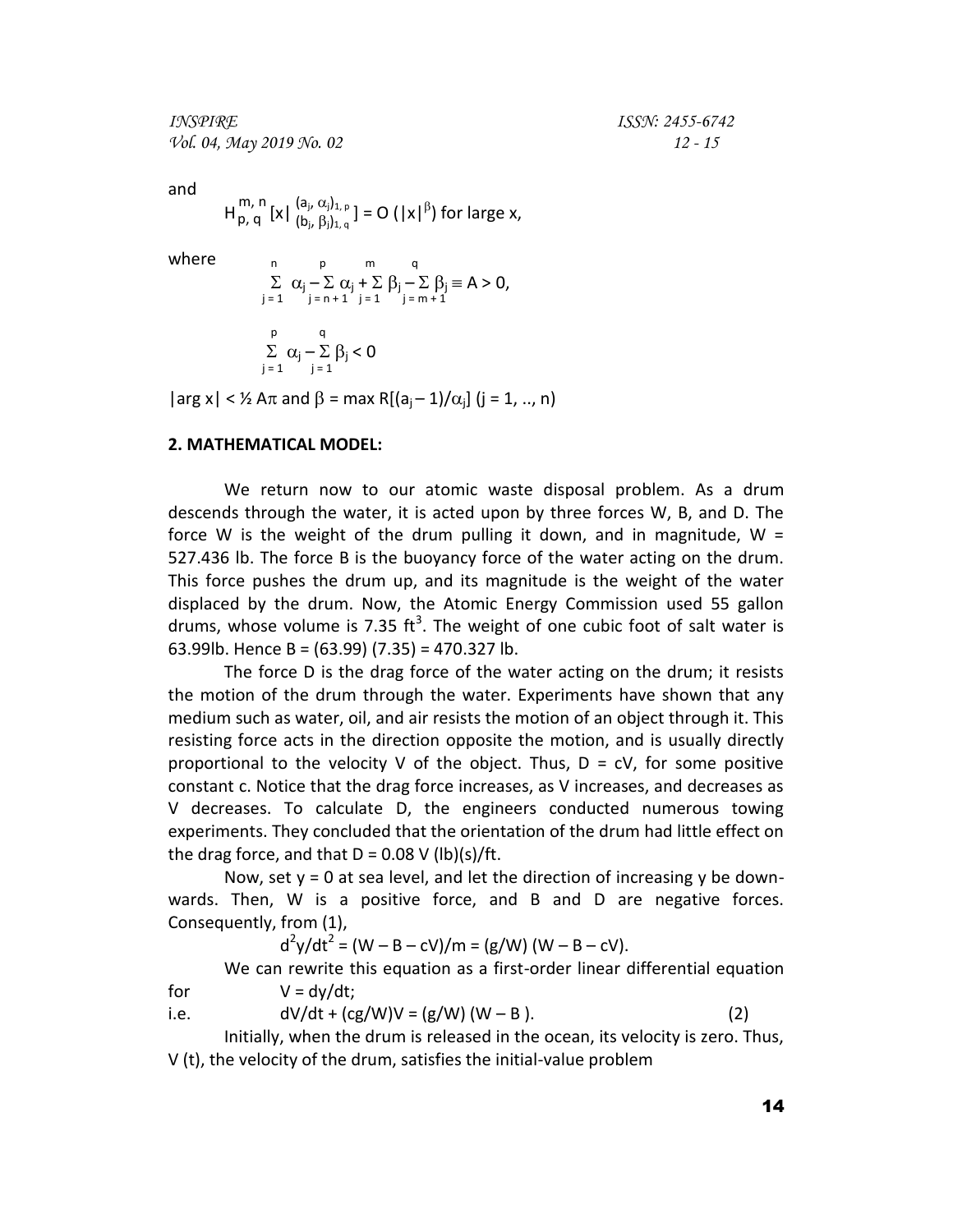*INSPIRE ISSN: 2455-6742 Vol. 04, May 2019 No. 02 12 - 15*

$$
dV/dt + (cg/W)V = (g/W) (W - B), V(0) = 0.
$$
 (3)

and this implies that;

 $V(t) = [(W - B)/c] [1 - e^{(-c g/W)t}].$  (4)

Equation (4) expresses the velocity of the drum as a function of time. In order to determine the impact velocity of the drum, we must compute the time t at which the drum hits the ocean floor. Unfortunately, though, it is impossible to find t as an explicit function of y. Therefore, we cannot use Equation (4) to find the velocity of the drum when it hits the ocean floor. However, the A.E.C. can use this equation to try and prove that the drums do not crack on impact. To overcome this problem here we are giving a solution of equation (3) in terms of H-function, which can be helpful to determine the solution of the above raised problem, since H-function may be reduced to Legendre functions, Bessel functions etc.

# **3. SOLUTION IN TERMS OF H-FUNCTION:**

Choose concentration V(t) in terms of H-function as

| $V(t) = H \begin{array}{c} m, n \\ p, \end{array} [z t^{\mu}   \begin{array}{c} (a_{j}, \alpha_{j})_{1, p} \\ (b_{i}, \beta_{i})_{1, q} \end{array}]$ |  |
|-------------------------------------------------------------------------------------------------------------------------------------------------------|--|
| where $u > 0$ Larg $z \mid z \nrightarrow \pi \Delta$ where $\Delta$ is given in Section 1                                                            |  |
|                                                                                                                                                       |  |

where  $\mu > 0$ ,  $|\arg z| < 1$   $\pi$ A, where A is given in Section 1.

Now differentiate it with respect to t, we get

dV/dt = (1/t) H<sup>m, n + 1</sup><sub>p + 1, q + 1</sub> [z t<sup>µ</sup> | 
$$
\begin{array}{c} (0, µ), (a_j, \alpha_j)_{1, p} \\ (b_j, \beta_j)_{1, q}, (1, µ) \end{array}
$$
]  
Now after using (5) and (6) in (3), we get following result

$$
(1/t) H_{p+1, q+1}^{m, n+1} [z t^{\mu}]_{(b_{j}, \beta_{j})_{1, q}}^{(0, \mu), (a_{j}, \alpha_{j})_{1, p}} ]
$$
  
+ 
$$
(Cg/W) H_{p}^{m, n} [z t^{\mu}]_{(b_{i}, \beta_{j})_{1, q}}^{(a_{j}, \alpha_{j})_{1, p}} ] = (g/W) (W - B), V(0) = 0.
$$
 (7)

where  $\mu > 0$ , |arg z| <  $\frac{1}{2}$   $\pi$ A.  $\leq$ 

# **4. SPECIAL CASES:**

On specializing the parameters, H-function may be reduced to Gfunction, Lauricella's functions Legendre functions, Bessel functions, hypergeometric functions, Appell's functions, Kampe de Feriet's functions and several other higher transcendental functions. Therefore the result (7) is of general nature and may reduced to be in different forms, which will be useful in the literature on applied Mathematics and other branches.

### **References**

1. Fox, C.: The G and H-function as symmetric Integrals, Ellis Horwood Ltd. Chichester, U.K., 1978.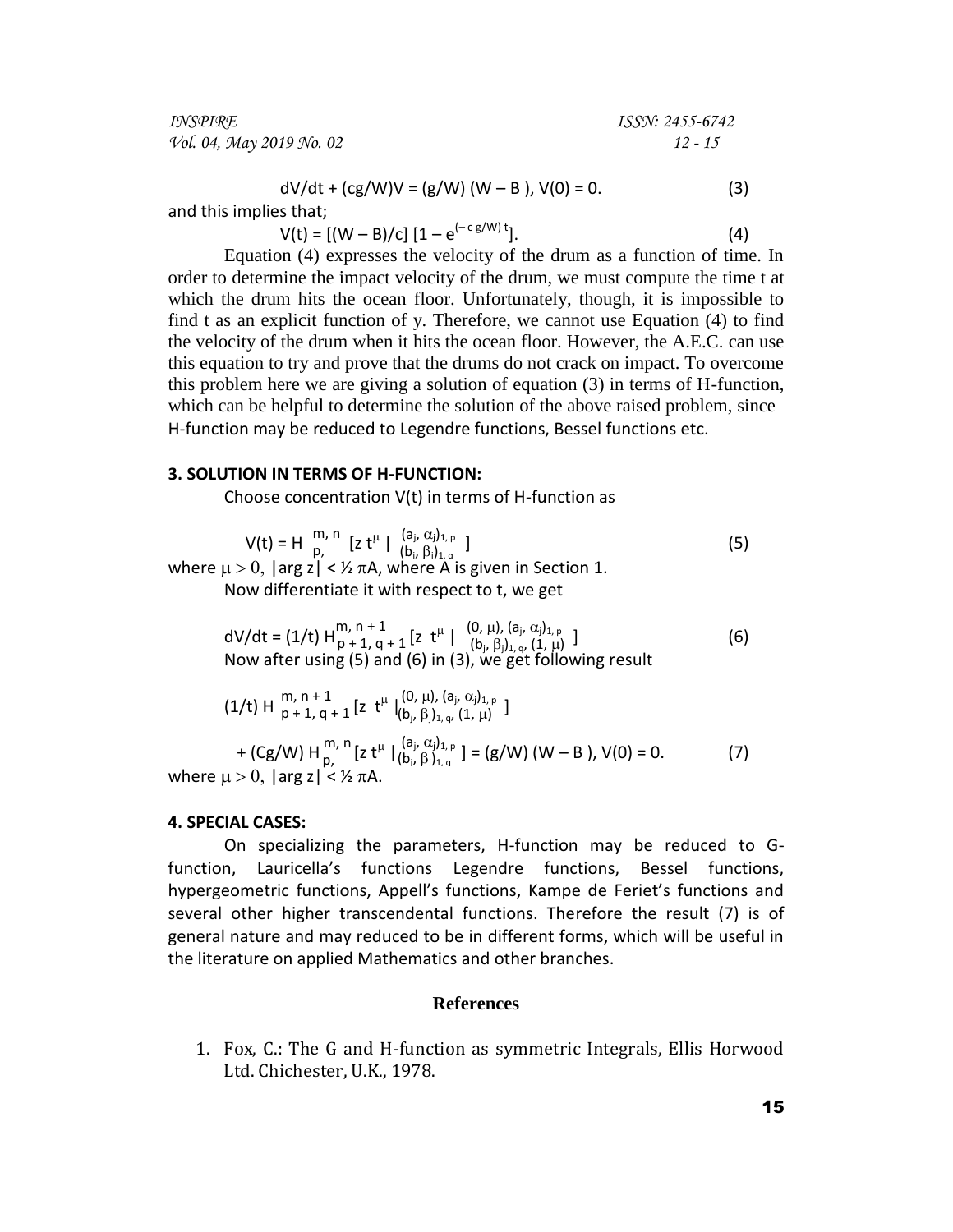*INSPIRE ISSN: 2455-6742 Vol. 04, May 2019 No. 02 16 - 18*

# **NERVE EXCITATION AND FOX'S H-FUNCTION**

By

Dr. S. S. Shrivastava Department of Mathematics Institute for Excellence in Higher Education, Bhopal, M.P., India.

# **ABSTRACT**

The aim this paper is to study the Nerve Excitation involving Fox's H-Function of one variable.

#### **1. INTRODUCTION:**

The H-function of one variable which is introduced by Fox [1, p.408], will be represented as follows:

$$
H_{p, q}^{m, n}[x]_{(b_j, \beta_j)_{1, q}}^{(a_j, \alpha_j)_{1, p}}] = (1/2\pi i) \int_{L} \theta(s) x^s ds
$$
 (A)

where  $i = \sqrt{(-1)}$ , m

$$
\theta(s) = \frac{\prod\limits_{j=1}^{n} \Gamma(b_j - \beta_j s) - \prod\limits_{j=1}^{n} \Gamma(1 - a_j + \alpha_j s)}{\prod\limits_{j=m+1}^{n} \Gamma(1 - b_j + \beta_j s) - \prod\limits_{j=n+1}^{n} \Gamma(a_j - \alpha_j s)}
$$

x is not equal to zero and an empty product is interpreted as unity; p, q, m, n are integers satisfying  $1 \le m \le q$ ,  $0 \le n \le p$ ,  $\alpha_i$  (j = 1, …., p),  $\beta_i$  (j = 1, …, q) are positive numbers and  $a_j$  (j = 1, ..., q) are complex numbers. L is a suitable contour of Barnes type such that poles of  $\Gamma(b_i - \beta_i s)$  (j = 1, ..., m) lie to the right and poles of  $\Gamma(1 - a_i + \alpha_i s)$  (j = 1, …, n) to the left of L. These assumptions for the H-function will be adhered to through out this paper.

According to Braakasma

$$
H_{p, q}^{m, n}[x] \begin{cases} (a_j, \alpha_j)_{1, p} \\ (b_j, \beta_j)_{1, q} \end{cases} = O(|x|^{\alpha}) \text{ for small } x,
$$
  
where 
$$
\sum_{j=1}^{p} \alpha_j - \sum_{j=1}^{q} \beta_j \le 0 \text{ and } \alpha = \min R(b_h/\beta_h) \text{ (}h = 1, ..., k \text{)}
$$

and

$$
H_{p,\; q}^{m,\; n}\left[x\,|\begin{smallmatrix}(a_{j},\; \alpha_{j})_{1,\; p}\\(b_{j},\; \beta_{j})_{1,\; q}\end{smallmatrix}\right]=O\left(\,|\,x\,|^{\beta}\right) \text{ for large } x,
$$

where  $n \times n$  m q

$$
\sum_{j=1}^{n} \alpha_j - \sum_{j=n+1}^{p} \alpha_j + \sum_{j=1}^{m} \beta_j - \sum_{j=m+1}^{q} \beta_j \equiv A > 0,
$$

16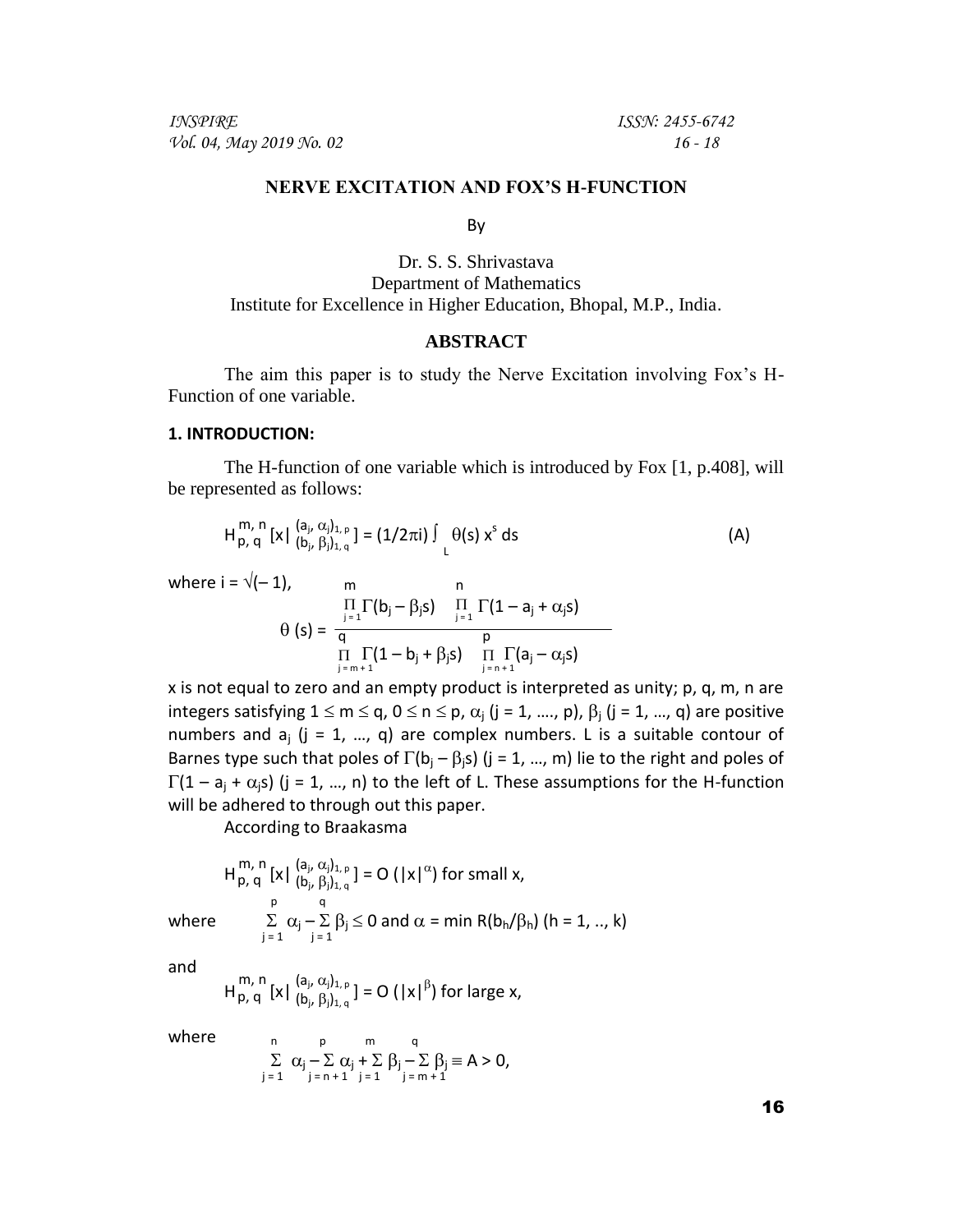*INSPIRE ISSN: 2455-6742 Vol. 04, May 2019 No. 02 16 - 18*

 p q  $\sum_{j=1}^{\infty} \alpha_j - \sum_{j=1}^{\infty} \beta_j < 0$ 

 $|\arg x| < \frac{1}{2}$  A $\pi$  and  $\beta$  = max R[(a<sub>i</sub> – 1)/ $\alpha$ <sub>i</sub>] (j = 1, .., n)

The cells of a nerve fibre may be conceived as an electric system. The protoplasm contains a large number of different ions, both cations (positive electric charge) and anions (negative electric charge). When an electric current is applied to a nerve fibre, the cations move to the cathode, the anions to the anode, and the electric equilibrium are disturbed. This phenomenon leads to the excitation of the nerve.

Based on the observation that the excitation originates at the cathode, N. Rashevsky, developed a theory which postulates that two different kinds of cations are responsible for the process. One is exciting and the other kind is inhibiting. These two kinds are said to be antagonistic factors.

# **2. MATHEMATICAL MODEL:**

Let  $E = E(t)$  be the concentration of the exciting cations and  $F = F(t)$  be the concentration of the inhibiting cations near the cathode at any time t. The theory then states that excitation occurs whenever the ratio E/F exceeds a certain value. Denoting this value by c, we have excitation when  $E/F \geq C$  and there will be no excitation if  $E/F < C$ . Let  $E_0$  and  $F_0$  be the concentrations at rest of exciting and inhibiting cations, respectively. When E increases and F remains limited, there is excitation. When E does not increase as fast as F, then there is no excitation.

Let I be the intensity of the stimulant current. For convenience sake, assume that I is constant during a certain time interval. Rashevsky showed that the Excitation of nerves can be described by the differential equations

 $dE/dt = J - K (E - E_0)$  (1)

and

 $dF/dt = LI - M (F - F_0)$  (2)

where J, K, L, M are positive constants.

The above equations can be easily solved for E and F, and finally the ratio E/F determines whether excitation occurs and when.

# **3. SOLUTION IN TERMS OF H-FUNCTION:**

Choose E(t) and F(t) concentration of the exciting cations and concentration of the inhibiting cations respectively in terms of H-function (A) as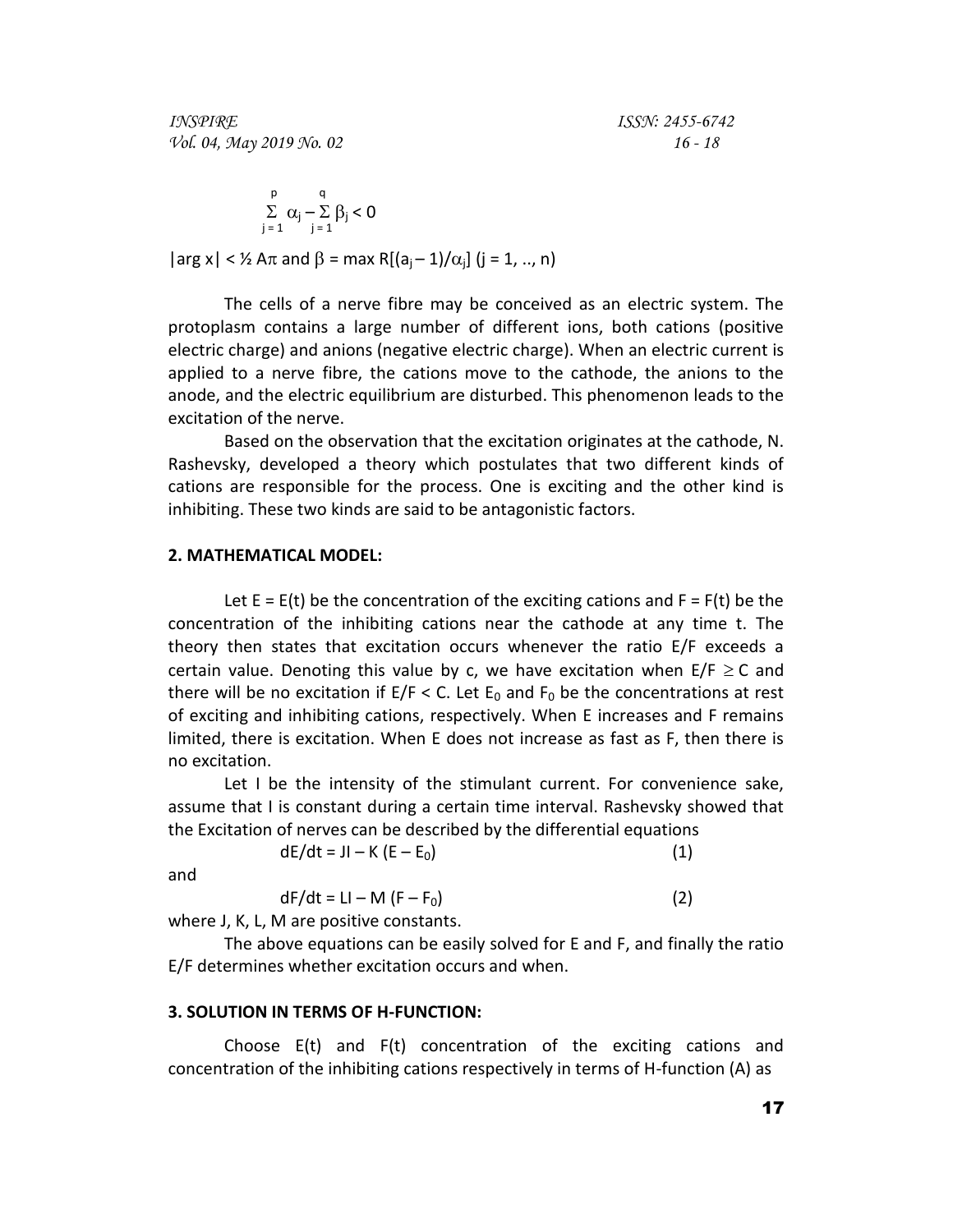*INSPIRE ISSN: 2455-6742 Vol. 04, May 2019 No. 02 16 - 18*

$$
E(t) = H \sum_{p, q}^{m, n} [z t^{\lambda} | \frac{(a_{j}, \alpha_{j})_{1, p}}{(b_{i}, \beta_{i})_{1, q}}]
$$
(3)

$$
F(t) = H \bigg|_{p, q}^{m, n} [z t^{\mu} |_{(b_{i}, \beta_{i})_{1, q}}^{(a_{j}, \alpha_{j})_{1, p}}]
$$
(4)

where  $\lambda > 0$ ,  $\mu > 0$ ,  $|\arg z| < \frac{1}{2} \pi A$ , where A is given in section 1.

Now differentiate (3) and (4) with respect to t, we get

$$
dE/dt = (1/t) H_{p+1, q+1}^{m, n+1} [z \ t^{\lambda} \mid \begin{array}{c} (0, \lambda), (a_{j}, \alpha_{j})_{1, p} \\ (b_{j}, \beta_{j})_{1, q}, (1, \lambda) \end{array}] \tag{5}
$$

and

dF/dt = (1/t) H<sup>m, n+1</sup><sub>p+1, q+1</sub> [z t<sup>µ</sup> | 
$$
\begin{array}{c} (0, \mu), (a_j, \alpha_j)_{1, p} \\ (b_j, \beta_j)_{1, q}, (1, \mu) \end{array}
$$
] (6)

Now after using (3), (4), (5) and (6) in (1) and (2), we get following result

$$
(1/t) H_{p+1, q+1}^{m, n+1} [z t^{\lambda} |_{(b_{j}, \beta_{j})_{1, q}}^{(0, \lambda), (a_{j}, \alpha_{j})_{1, p}}] = JI - K (H_{p,}^{m, n} [z t^{\lambda} |_{(b_{i}, \beta_{i})_{1, q}}^{(a_{j}, \alpha_{j})_{1, p}}] - E_{0})
$$
\n
$$
(1/t) H_{p+1, q+1}^{m, n+1} [z t^{\mu} |_{(b_{j}, \beta_{j})_{1, q}}^{(0, \mu), (a_{j}, \alpha_{j})_{1, p}}] = LI - M (H_{p,}^{m, n} [z t^{\lambda} |_{(b_{i}, \beta_{j})_{1, q}}^{(a_{j}, \alpha_{j})_{1, p}}] - F_{0})
$$
\n(8)

where  $\lambda > 0$ ,  $\mu > 0$ ,  $|\arg z| < 2$   $\pi$  A, where A is given in section 1.

# **4. SPECIAL CASES:**

On specializing the parameters, H-function may be reduced to Gfunction, Lauricella's functions Legendre functions, Bessel functions, hypergeometric functions, Appell's functions, Kampe de Feriet's functions and several other higher transcendental functions. Therefore the result (7) and (8) is of general nature and may reduced to be in different forms, which will be useful in the literature on applied Mathematics and other branches.

# **REFERENCES**

1. Fox, C.: The G and H-function as symmetric Integrals, Ellis Horwood Ltd. Chichester, U.K., 1978.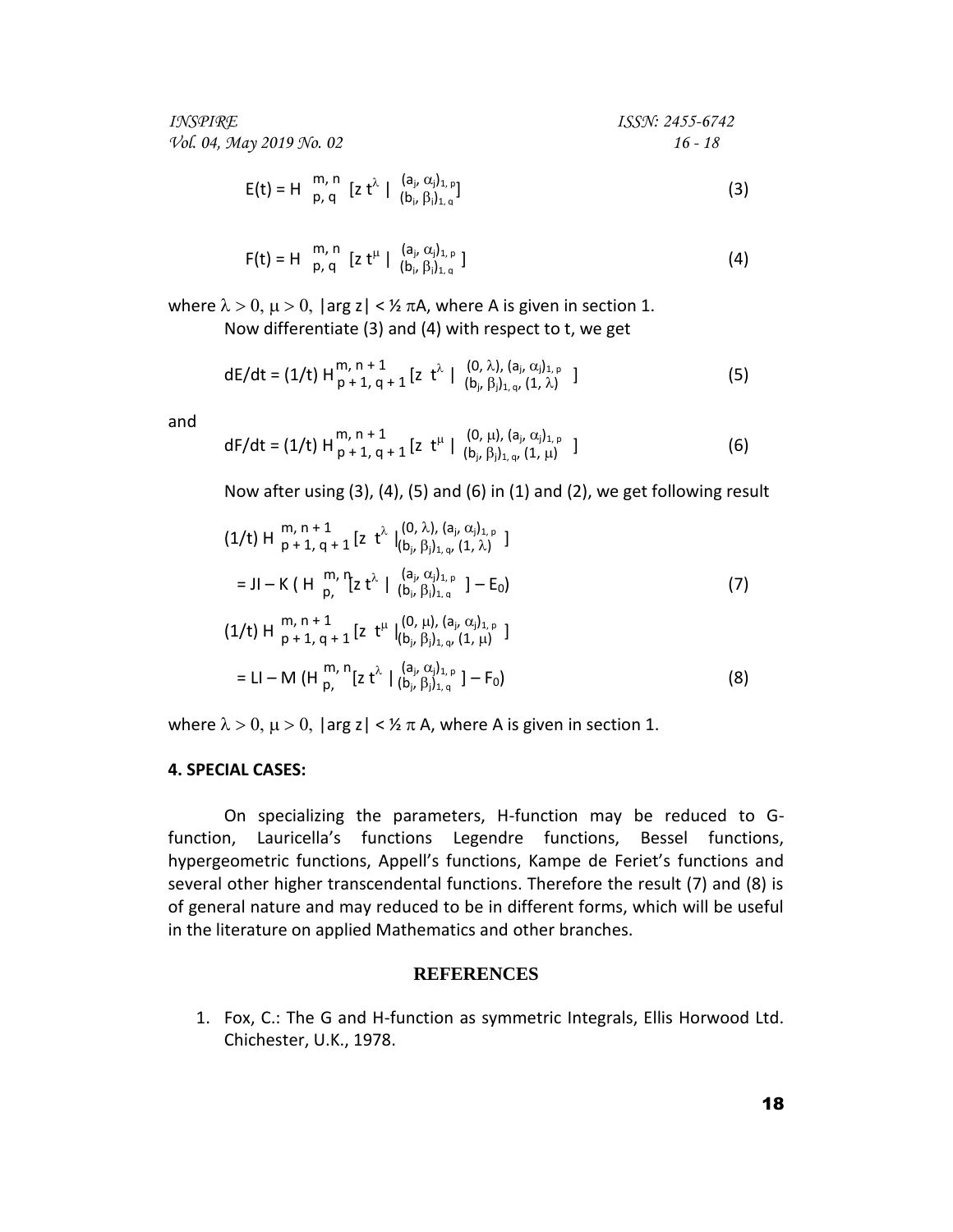*INSPIRE ISSN: 2455-6742 Vol. 04, May 2019 No. 02 19 - 24*

### **FIXED POINTS OF FUZZY MAPPINGS IN HILBERT SPACES**

A.S.Saluja,

Institute for Excellence in Higher Education, Bhopal, M.P., India. e-mail: drassaluja@gmail.com

**ABSTRACT:** In this paper we proved two fixed point theorems for fuzzy mappings in Hilbert spaces by using Parallelogram law. Our result includes several fixed point results in ordinary metric spaces as special cases.

**KEYWORDS:** Hilbert spaces, fixed point, fuzzy mapping, approximate quantity.

# **MATHEMATICS SUBJECT CLASSIFICATION:** Primary 47H10, Secondary 54H25

#### **1. INTRODUCTION:**

Heilpern [7] introduced the concept of fuzzy mappings as a mapping from an arbitrary set to one subfamily of fuzzy sets in a metric linear space and proved a fixed point theorem for fuzzy mappings. Many authors extended and generalized Heilpern's result [6], [1], [2], [8] and [9]. In the present paper, we prove some fixed point theorems of fuzzy mappings which generalize the result of Heilpern [7].

To establish our main result we need the following definitions:

# **2. PRELIMINARIES:**

**Definition 2.1([7]):** Let H be a Hilbert space and F(H) be a collection of all fuzzy sets in H. Let  $A \in F(H)$  and  $\alpha \in [0,1]$ , then the  $\alpha$ -level set of A, is denoted by  $A_{\alpha}$ is defined as

 $A_{\alpha}$  = {x : A(x)  $\geq \alpha$ , if  $\alpha \in (0, 1]$ }  $A_0 = {\overline{x} : A(x) > 0}$ 

where  $\overline{B}$  stads for the closure of a set B.

**Definition 2.2([7]) :** A fuzzy subset A of H is said to be an approximate quantity if and only if its  $\alpha$ -level set is non-fuzzy compact convex subset of H for each  $\alpha$  $\in (0, 1]$  and sup  $_{x \in H} A(x) = 1$ .

From the collection F(H), the sub collection of all approximate quantities is denoted by W(H).

**Definition 2.3([7]) :** Let A, B  $\in$  W(H) and  $\alpha \in$  [0, 1], then

(1)  $P_{\alpha}(A, B) = \inf_{x \in A\alpha, y \in Ba} ||x - y||$ ,

- (2)  $D_{\alpha}(A, B) = \text{dist}(A_{\alpha}, B_{\alpha})$  where 'dist' denotes the Housdorff metric between  $A_{\alpha}$  and  $B_{\alpha}$ ,
- (3)  $D(A, B) = \sup_{\alpha} D_{\alpha}(A, B)$  and
- (4)  $P(A, B) = \sup_{\alpha} P_{\alpha}(A, B)$ .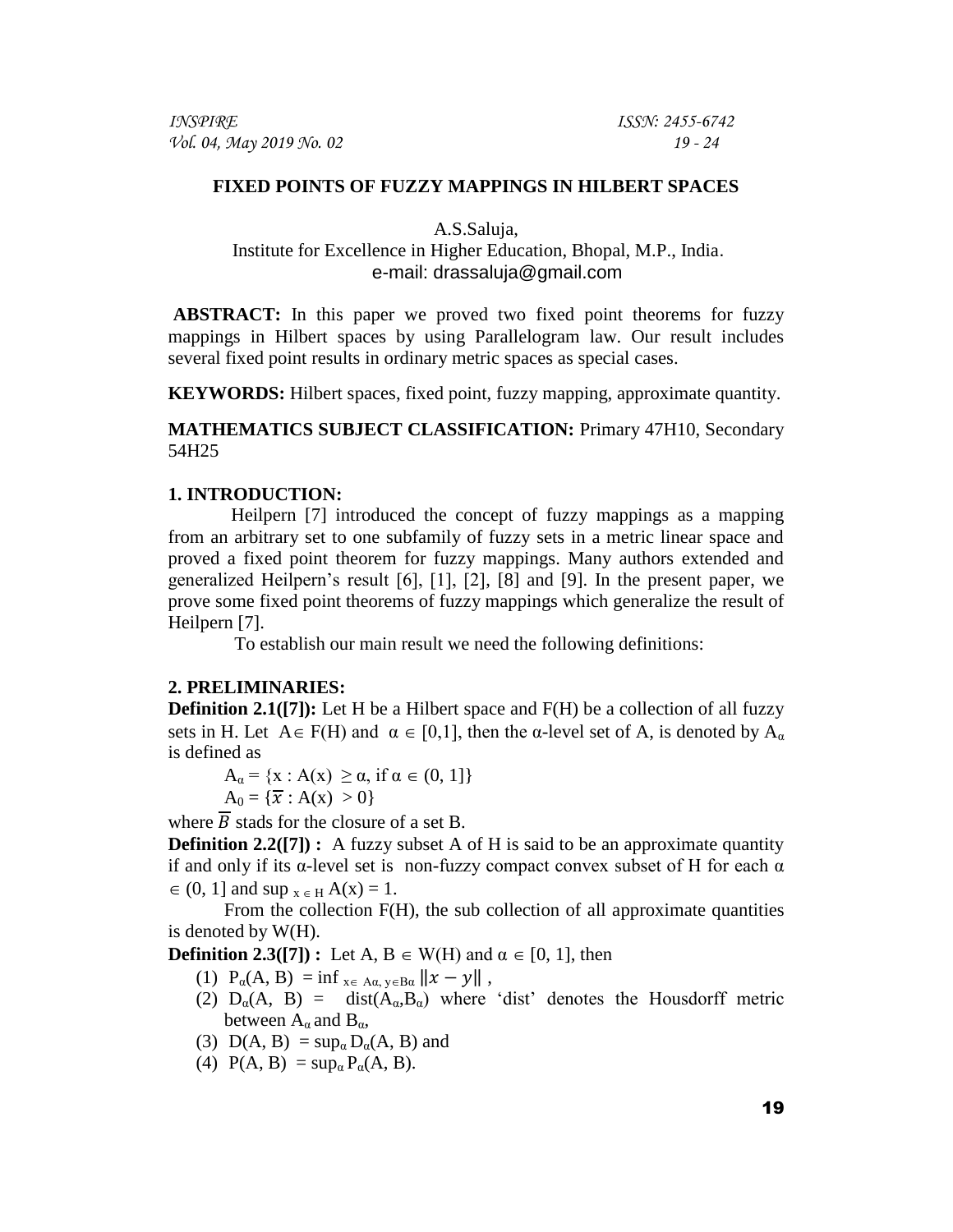| INSPIRE                         | <i>ISSN: 2455-6742</i> |
|---------------------------------|------------------------|
| <i>Vol.</i> 04, May 2019 No. 02 | 19 - 24                |

It is to be noted that for any ' $\alpha$ ' P<sub>a</sub> is a non-decreasing as well as continuous function.

**Definition 2.4([7]) :** Let A,  $B \in W(H)$ . An approximate quantity A is said to be more accurate then B, denoted by  $A \subset B$ , iff  $A(x) < B(x)$  for each  $x \in H$ . The relation  $\subset$  induced a parallel ordering on W(H).

**Definition 2.5([7]) <b>:** A mapping F from the set H onto W(H) is said to be a fuzzy mapping. Any  $x \in H$  is called a fixed point of the mapping  $H : H \to W(H)$  if  $\{x\}$  $\subset$  Fx, where  $\{x\}$  is the fuzzy set with membership function equal to the characteristic function of crisp set  $\{x\}$ .

We shall use the following lemmas due to Heilpern [ ]. **Lemma 2.6([7]) :** Let  $x \in H$  and  $A \in W(H)$ , then  $\{x\} \subset A$  if and only if  $P_{\alpha}(x,$ A) = 0 for each  $\alpha \in [0, 1]$ 

**Lemma 2.7([7]) :**  $P_{\alpha}(x, A) \le ||x - y|| + P_{\alpha}(y, A)$ , for each  $x, y \in H$ .

**Lemma 2.8([7]) :** If  $\{x_0\} \subset A$ , then  $P_\alpha(x_0, A) \leq D(A, B)$  for each  $B \in W(H)$ .

# **3. MAIN RESULTS:**

**Theorem 3.1 :** Let H be a Hilbert space, F and G are fuzzy mappings from H into W(H) satisfying

$$
\begin{array}{lll} \textbf{(3.1.1)} & \text{D}^2(\text{Fx},\text{Gy}) \leq a_1 \|x-y\|^2 + a_2 P_\alpha^2(x,Fx) & + a_3 P_\alpha^2(y,Gy) \\ & + a_4 P_\alpha^2(y,Fx) + a_5 P_\alpha^2(x,Gy) + a_6 \Big\{ \frac{P_\alpha^2(y,Gy) \left[1+P_\alpha^2(x,Fx)\right]}{1+\|x-y\|^2} \Big\} \end{array}
$$

For all x,  $y \in H$  and for all  $\alpha \in [0, 1]$  and  $a_1, a_2, a_3, a_4, a_5$  and  $a_6$  are nonnegative numbers satisfying

**(3.1.2)**  $a_1 + a_2 + a_3 + 4a_5 + a_6 < 1$ 

Then Fz and Gz have a common fixed point in H.

**Proof :** Let  $x_0 \in H$ . We construct a sequence  $\{x_n\}$  as follows:

$$
\{x_1\} \subset Fx_0, \{x_2\} \subset Gx_0, \ldots, \{x_{2n+1}\} \subset Fx_{2n}, \{x_{2n+2}\} \subset Gx_{2n+1},
$$
  
and  $||x_i - x_{i+1}|| \le D(Fx_{i-1}, Gx_i), \quad i = 1, 2, 3, \ldots$ 

From (3.3.1), we have

$$
||x_{2n} - x_{2n+1}||^2 = D^2(Fx_{2n-1}, Gx_{2n})
$$
  
\n
$$
\leq a_1 ||x_{2n-1} - x_{2n}||^2 + a_2 P_\infty^2(x_{2n-1}, Fx_{2n-1}) + a_3 P_\infty^2(x_{2n}, Gx_{2n})
$$
  
\n
$$
+ a_4 P_\infty^2(x_{2n}, Fx_{2n-1}) + a_5 P_\infty^2(x_{2n-1}, Gx_{2n})
$$
  
\n
$$
+ a_6 \Big\{ \frac{P_\infty^2(x_{2n}, Gx_{2n}) [1 + P_\infty^2(x_{2n-1}, Fx_{2n-1})]}{1 + ||x_{2n-1} - x_{2n}||^2} \Big\}
$$
  
\n
$$
= a_1 ||x_{2n-1} - x_{2n}||^2 + a_2 ||x_{2n-1} - x_{2n}||^2 + a_3 ||x_{2n} - x_{2n+1}||^2
$$
  
\n
$$
+ a_4 ||x_{2n} - x_{2n}||^2
$$
  
\n
$$
+ a_5 ||x_{2n-1} - x_{2n+1}||^2 + a_6 \Big\{ \frac{||x_{2n} - x_{2n+1}||^2 [1 + ||x_{2n-1} - x_{2n}||^2]}{1 + ||x_{2n-1} - x_{2n}||^2} \Big\}
$$
  
\n
$$
= a_1 ||x_{2n-1} - x_{2n}||^2 + a_2 ||x_{2n-1} - x_{2n}||^2 + a_3 ||x_{2n} - x_{2n+1}||^2
$$
  
\n
$$
+ a_5 \{2 ||x_{2n-1} - x_{2n}||^2 + 2 ||x_{2n} - x_{2n+1}||^2 \} + a_6 ||x_{2n} - x_{2n+1}||^2
$$
  
\nBy using parallelogram law  $||x + y||^2 \leq 2 ||x||^2 + 2||y||^2$ 

which gives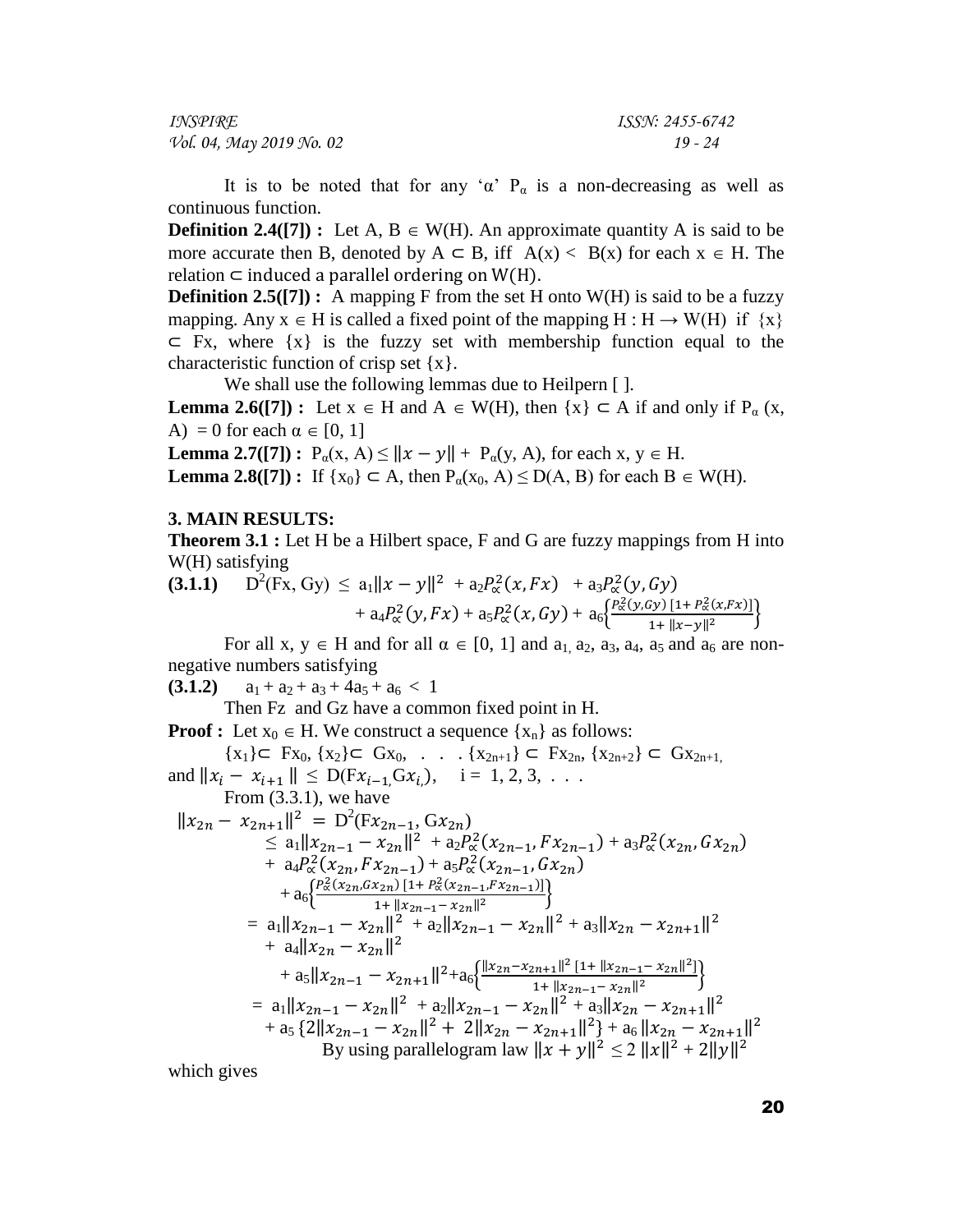*INSPIRE ISSN: 2455-6742 Vol. 04, May 2019 No. 02 19 - 24*

**(3.1.3)**  $||x_{2n} - x_{2n+1}||^2 \le \lambda ||x_{2n-1} - x_{2n}||^2$ where  $0 < \lambda = \frac{a_1 + a_2 + 2a_5}{1 - (a_3 + 2a_5 + a_6)} < 1$ Again,  $||x_{2n-1} - x_{2n}||^2 = D^2(Fx_{2n-2}, Gx_{2n-1})$  $\leq a_1 \|x_{2n-2} - x_{2n-1}\|^2 + a_2 P_\alpha^2(x_{2n-2}, F x_{2n-2})$ +  $a_3 P_\alpha^2(x_{2n-1}, Gx_{2n-1})$  $+$   $a_4P_c$  $x^{2}(x_{2n-1}, Fx_{2n-2}) + a_{5}P_{\alpha}^{2}(x_{2n-2}, Gx_{2n-1})$  $+ a_6 \left[ \frac{P_\alpha^2 (x_{2n-1}, 6x_{2n-1}) [1 + P_\alpha^2 (x_{2n-2}, 5x_{2n-2})]}{1 + \frac{1}{2} \left[ 1 + \frac{P_\alpha^2 (x_{2n-1}, 5x_{2n-2})}{1 + \frac{P_\alpha^2 (x_{2n-1}, 5x_{2n-2})}{1 + \frac{P_\alpha^2 (x_{2n-1}, 5x_{2n-1})}{1 + \frac{P_\alpha^2 (x_{2n-1}, 5x_{2n-1})}{1 + \frac{P_\alpha^2 (x_{2n-1}, 5x_{2n-1})}{1 + \frac{P_\alpha$  $\frac{1 \cdot \frac{1}{1} \cdot \frac{1 + r_{\alpha}(x_{2n-2}, r_{2n-2})}{1 + \|x_{2n-2} - x_{2n-1}\|^2}$  $= a_1 ||x_{2n-2} - x_{2n-1}||^2 + a_2 ||x_{2n-2} - x_{2n-1}||^2 + a_3 ||x_{2n-1} - x_{2n}||^2$ +  $a_4||x_{2n-1} - x_{2n-1}||^2$  +  $a_5||x_{2n-2} - x_{2n}||^2$  $+ a_6 \frac{\|x_{2n-1} - x_{2n}\|^2 [1 + \|x_{2n-2} - x_{2n-1}\|^2]}{1 + \|x_{2n-1} - x_{2n}\|^2}$  $\frac{2n\ln |1 + \ln 2n - 2 - \ln 2n - 1|}{1 + \|x_{2n-2} - x_{2n-1}\|^2}$  $= a_1 ||x_{2n-2} - x_{2n-1}||^2 + a_2 ||x_{2n-2} - x_{2n-1}||^2 + a_3 ||x_{2n-1} - x_{2n}||^2$ + a<sub>5</sub>  $\{2\|x_{2n-2} - x_{2n-1}\|^2 + 2\|x_{2n-1} - x_{2n}\|^2 + a_6\|x_{2n-1} - x_{2n}\|^2$ By using parallelogram law  $||x + y||^2 \le 2 ||x||^2 + 2||y||^2$ 

which gives

**(3.1.4)**  $||x_{2n-1} - x_{2n}||^2 \le \lambda ||x_{2n-2} - x_{2n-1}||^2$ where  $a + a + 2a$ 

$$
0 < \lambda = \frac{a_1 + a_2 + 2a_5}{1 - (a_3 + 2a_5 + a_6)} < 1
$$

In general, it follows that

 $||x_{n+1} - x_n||^2 \leq \lambda ||x_n - x_{n-1}||^2 \quad (0 < \lambda < 1)$ 

Hence,  $\{x_n\}$  be a Cauchy sequence in H and therefore it converges to a limit in H.

Let,  $\lim_{n\to\infty} x_n = z$ .

Again using lemma(2.7) and for all  $\alpha \in [0, 1]$ , we have from (3.1.1)  $P_{\alpha}^{2}(x_{2n+2}, Fz) \leq D_{\alpha}^{2}(Gx_{2n+1}, Fz)$ 

$$
\leq a_{1} \| z - x_{2n+1,} \|^{2} + a_{2} P_{\alpha}^{2}(z, Fz) + a_{3} P_{\alpha}^{2}(x_{2n+1,} Gx_{2n+1,})
$$
  
+  $a_{4} P_{\alpha}^{2}(x_{2n+1,} Fz)$   
+  $a_{5} P_{\alpha}^{2}(z, Gx_{2n+1,}) + a_{6} \Big\{ \frac{P_{\alpha}^{2}(x_{2n+1,} Gx_{2n+1,}) [1 + P_{\alpha}^{2}(z, Fz)]}{1 + \|z - x_{2n+1,} \|^{2}} \Big\}$   
=  $a_{1} \| z - x_{2n+1,} \|^{2} + a_{2} P_{\alpha}^{2}(z, Fz) + a_{3} P_{\alpha}^{2}(x_{2n+1,} x_{2n+2})$   
+  $a_{4} P_{\alpha}^{2}(x_{2n+1,} Fz)$   
+  $a_{5} P_{\alpha}^{2}(z, x_{2n+2}) + a_{6} \Big\{ \frac{P_{\alpha}^{2}(x_{2n+1,} x_{2n+2}) [1 + P_{\alpha}^{2}(z, Fz)]}{1 + \|z - x_{2n+1,} \|^{2}} \Big\}$ 

Making n  $\rightarrow \infty$  and using the fact that  $P_{\alpha}$  is continuous,

 $P_{\alpha}^{2}(x_{2n+2}, Fz) \leq (a_{2}+a_{4}) P_{\alpha}^{2}(z, Fz)$ Since,  $a_2 + a_4 < 1$ , It follows that  $P_\alpha^2(z, Fz) = 0$ . Therefore, by lemma (2.5),  $\{z\} \subset Fz$ .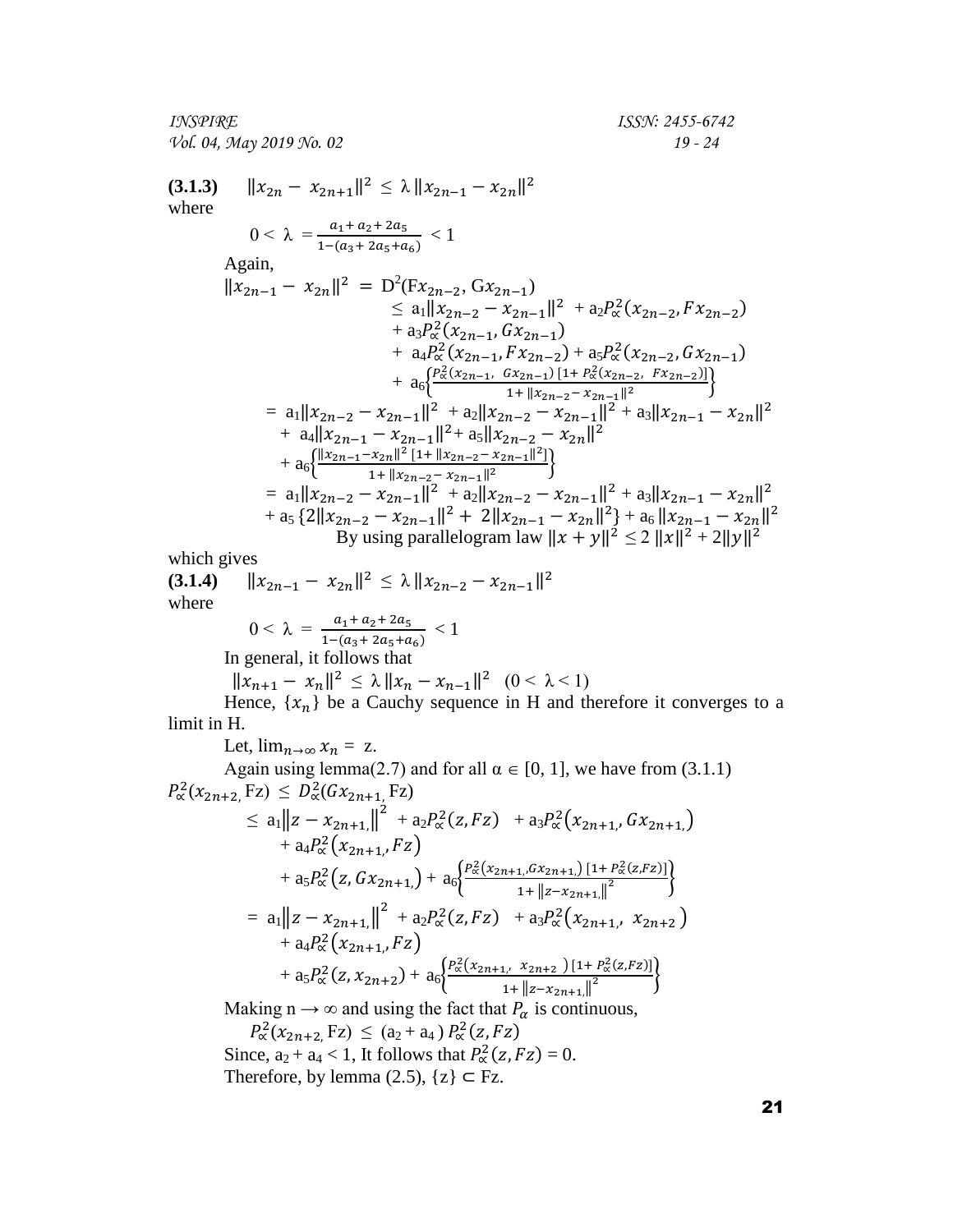*INSPIRE ISSN: 2455-6742 Vol. 04, May 2019 No. 02 19 - 24*

Similarly,  $\{z\} \subset Gz$ . Hence,  $\{z\} \subset Fz \cap Gz$ . Thus z is a common fixed point of F and G. This completes the proof of the theorem.

**Theorem 3.2:** Let H be a Hilbert space, F and G are fuzzy mappings from H into W(H) satisfying

(3.2.1) 
$$
D^{2}(Fx, Gy) \leq q \max\{\|x - y\|^{2}, P_{\alpha}^{2}(x, Fx), P_{\alpha}^{2}(y, Gy), P_{\alpha}^{2}(y, Fx), P_{\alpha}^{2}(x, Fx)\} + P_{\alpha}^{2}(x, Gy), \frac{P_{\alpha}^{2}(y, Gy) [1 + P_{\alpha}^{2}(x, Fx)]}{1 + \|x - y\|^{2}}\}
$$
  
For all x, y \in H and for all  $\alpha \in [0, 1]$  and  $0 < q < \frac{1}{4}$ 

Then Fz and Gz have a common fixed point.

**Proof:** Let  $x_0 \in H$ . We construct a sequence  $\{x_n\}$  as in theorem (3.1) and correspondingly,

we have

$$
||x_{2n} - x_{2n+1}||^2 = D^2(Fx_{2n-1}, Gx_{2n})
$$
  
\n
$$
\leq q \max\{||x_{2n-1} - x_{2n}||^2, P^2(x_{2n-1}, Fx_{2n-1}), P^2(x_{2n}, Gx_{2n}),
$$
  
\n
$$
P^2(\mathbf{x}_{2n}, Fx_{2n-1}), P^2(\mathbf{x}_{2n-1}, Gx_{2n}), \frac{P^2(\mathbf{x}_{2n}, Gx_{2n})[1 + P^2(\mathbf{x}_{2n-1}, Fx_{2n-1})]}{1 + ||x_{2n-1} - x_{2n}||^2}\}
$$

$$
= q \max\{\|x_{2n-1} - x_{2n}\|^2, P_{\alpha}^2(x_{2n-1}, x_{2n}), P_{\alpha}^2(x_{2n}, x_{2n+1}),
$$
  
\n
$$
P_{\alpha}^2(x_{2n}, x_{2n}), P_{\alpha}^2(x_{2n-1}, x_{2n+1}),
$$
  
\n
$$
\frac{P_{\alpha}^2(x_{2n}, x_{2n+1})[1 + P_{\alpha}^2(x_{2n-1}, x_{2n})]}{1 + \|x_{2n-1} - x_{2n}\|^2} \}
$$
  
\n
$$
= q \max\{\|x_{2n-1} - x_{2n}\|^2, \|x_{2n-1} - x_{2n}\|^2, \|x_{2n} - x_{2n+1}\|^2\}
$$
  
\n
$$
\|x_{2n} - x_{2n}\|^2,
$$
  
\n
$$
\|x_{2n-1} - x_{2n+1}\|^2, \frac{\|x_{2n} - x_{2n+1}\|^2 [1 + \|x_{2n-1} - x_{2n}\|^2]}{1 + \|x_{2n-1} - x_{2n}\|^2} \}
$$
  
\n
$$
= q \max\{\|x_{2n-1} - x_{2n}\|^2, \|x_{2n} - x_{2n+1}\|^2,
$$
  
\n
$$
2\{\|x_{2n-1} - x_{2n}\|^2 + \|x_{2n} - x_{2n+1}\|^2\}
$$
  
\nBy using parallelogram law  $\|x + y\|^2 \le 2\|x\|^2 + 2\|y\|^2$ 

Therefore,

$$
||x_{2n} - x_{2n+1}||^2 \le 2q \{ ||x_{2n-1} - x_{2n}||^2 + ||x_{2n} - x_{2n+1}||^2 \}
$$
  
which yields,

which yields, **(3.2.2)**  $||x_{2n} - x_{2n+1}||^2 \le \frac{2q}{1-2q} ||x_{2n-1} - x_{2n}||^2$ Again,  $||x_{2n-1} - x_{2n}||^2 = D^2(Fx_{2n-2}, Gx_{2n-1})$  $\leq$ qmax { $||x_{2n-2} - x_{2n-1}||^2$ ,  $P^2_{\propto}$   $(x_{2n-2}, Fx_{2n-2})$ ,  $P_{\alpha}^{2}(x_{2n-1}, Gx_{2n-1}),$  $P_{\alpha}^{2}(x_{2n-1}, Fx_{2n}), P_{\alpha}^{2}(x_{2n-2}, Gx_{2n-1}), \frac{P_{\alpha}^{2}(x_{2n-1}, Gx_{2n-1})}{1 + P_{\alpha}^{2}(x_{2n-2}, Fx_{2n-2})}$  $\frac{n \lambda_{2n-1} [1 + P_{\alpha}(x_{2n-2}, r x_{2n-2})]}{1 + ||x_{2n-2} - x_{2n-1}||^2}$  $=$ qmax{ $\|x_{2n-2} - x_{2n-1}\|^2$ ,  $P_\alpha^2(x_{2n-2}, x_{2n-1})$ ,  $P_{\alpha}^{2}(x_{2n-1},x_{2n}), P_{\alpha}^{2}(x_{2n-1},x_{2n-1}), P_{\alpha}^{2}(x_{2n-2},x_{2n}),$ 

,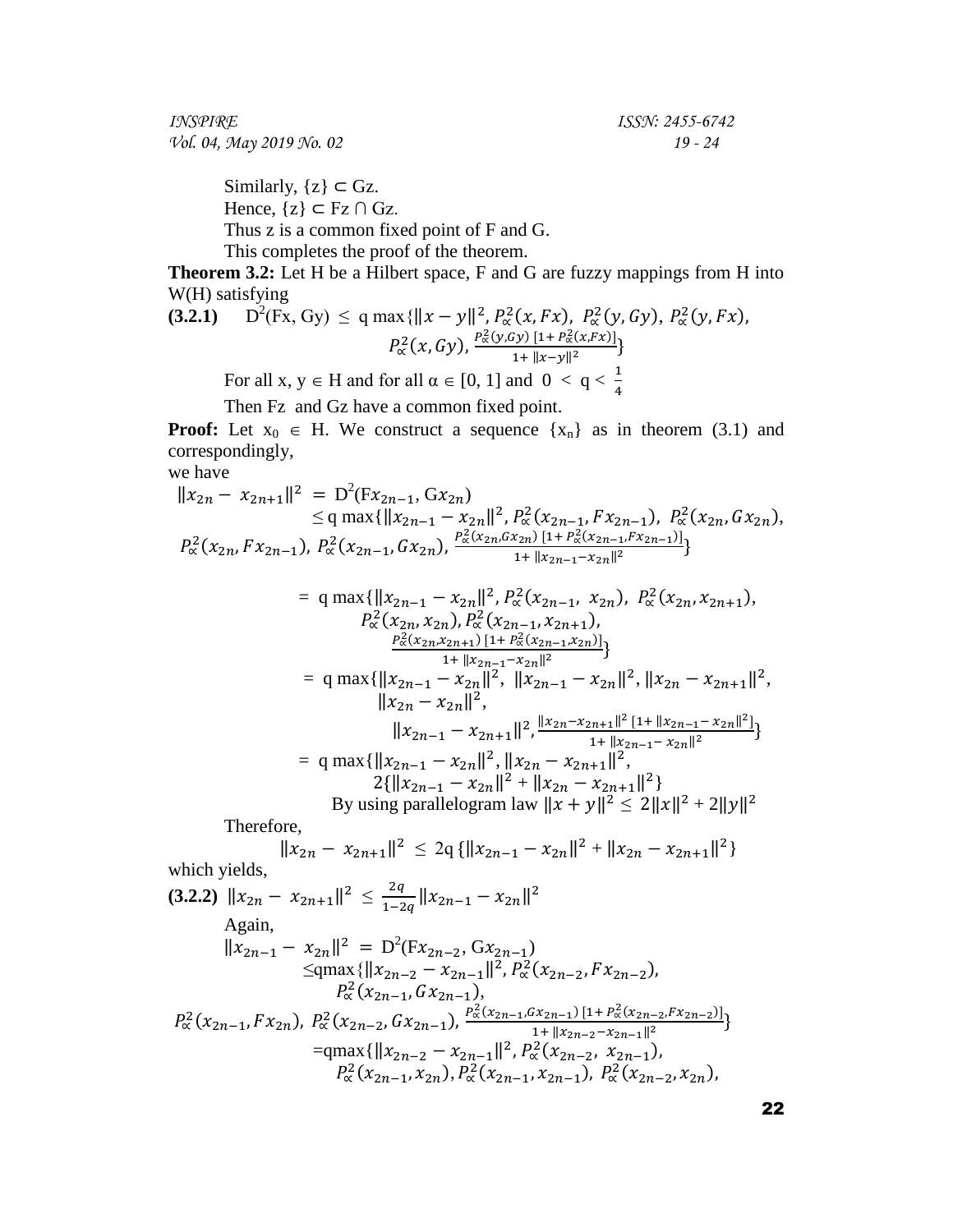*INSPIRE ISSN: 2455-6742 Vol. 04, May 2019 No. 02 19 - 24*

$$
\frac{P_6^2(x_{2n-1},x_{2n})[1+P_6^2(x_{2n-2},x_{2n-1})]}{1+||x_{2n-2}-x_{2n-1}||^2}, ||x_{2n-2}-x_{2n-1}||^2, ||x_{2n-1}-x_{2n}||^2, ||x_{2n-1}-x_{2n}||^2, ||x_{2n-2}-x_{2n-1}||^2, ||x_{2n-2}-x_{2n}||^2, ||x_{2n-2}-x_{2n-1}||^2, ||x_{2n-2}-x_{2n-1}||^2, ||x_{2n-2}-x_{2n-1}||^2, ||x_{2n-2}-x_{2n-1}||^2, ||x_{2n-1}-x_{2n}||^2, ||x_{2n-1}-x_{2n}||^2, ||x_{2n-2}-x_{2n-1}||^2, ||x_{2n-1}-x_{2n}||^2, ||x_{2n-1}-x_{2n}||^2, ||x_{2n-1}-x_{2n}||^2, ||x_{2n-1}-x_{2n}||^2 \le 2||x||^2+2||y||^2
$$
  
\nTherefore,  
\n $||x_{2n-1}-x_{2n}||^2 \le 2q \{||x_{2n-2}-x_{2n-1}||^2 + ||x_{2n-1}-x_{2n}||^2\}$   
\nwhich yields,  
\n(3.2.3)  $||x_{2n-1}-x_{2n}||^2 \le \frac{2q}{1-2q} ||x_{2n-2}-x_{2n-1}||^2$   
\nTherefore, from (3.2.2) and (3.2.3), it follows that  
\n $||x_{n+1}-x_n||^2 \le \lambda ||x_n-x_{n-1}||^2 \quad (0 < \lambda < 1)$   
\nHence,  $\{x_n\}$  be a Cauchy sequence in H and therefore it converges to a limit in H. Let,  $\lim_{n\to\infty} x_n = z$ .  
\nAgain using lemma(2.7) and for all  $\alpha \in [0, 1]$ , we have from (3.2.1)  
\n $P_6^2(x_{2n+2}, F_2) \le D_6^2(Gx_{2n+1}, F_2)$   
\n $\le q \max\{||z-x_{2n+1}||^2, P_6^2(z, F_2), P_6^2$ 

# **REFERENCES**

[1] B. E. Rhoades; Fixed point of fuzzy mappings, Soochow Journal of Mathematics, Vol.22 (1996), 111-115.

[2] B. S. Lee, S. J. Cho; A fixed point theorem for contractive type fuzzy mappings, Fuzzy Sets and System, Vol.12 (1994), 309-312.

[3] Humaira, Muhammad Sarwar and G.N.V.Kishore ; Fuzzy fixed point results for ф-contraction mapping with applications, Fuzzy Calculus Theory and its Applications, Vol. 2018, Article ID 5303815.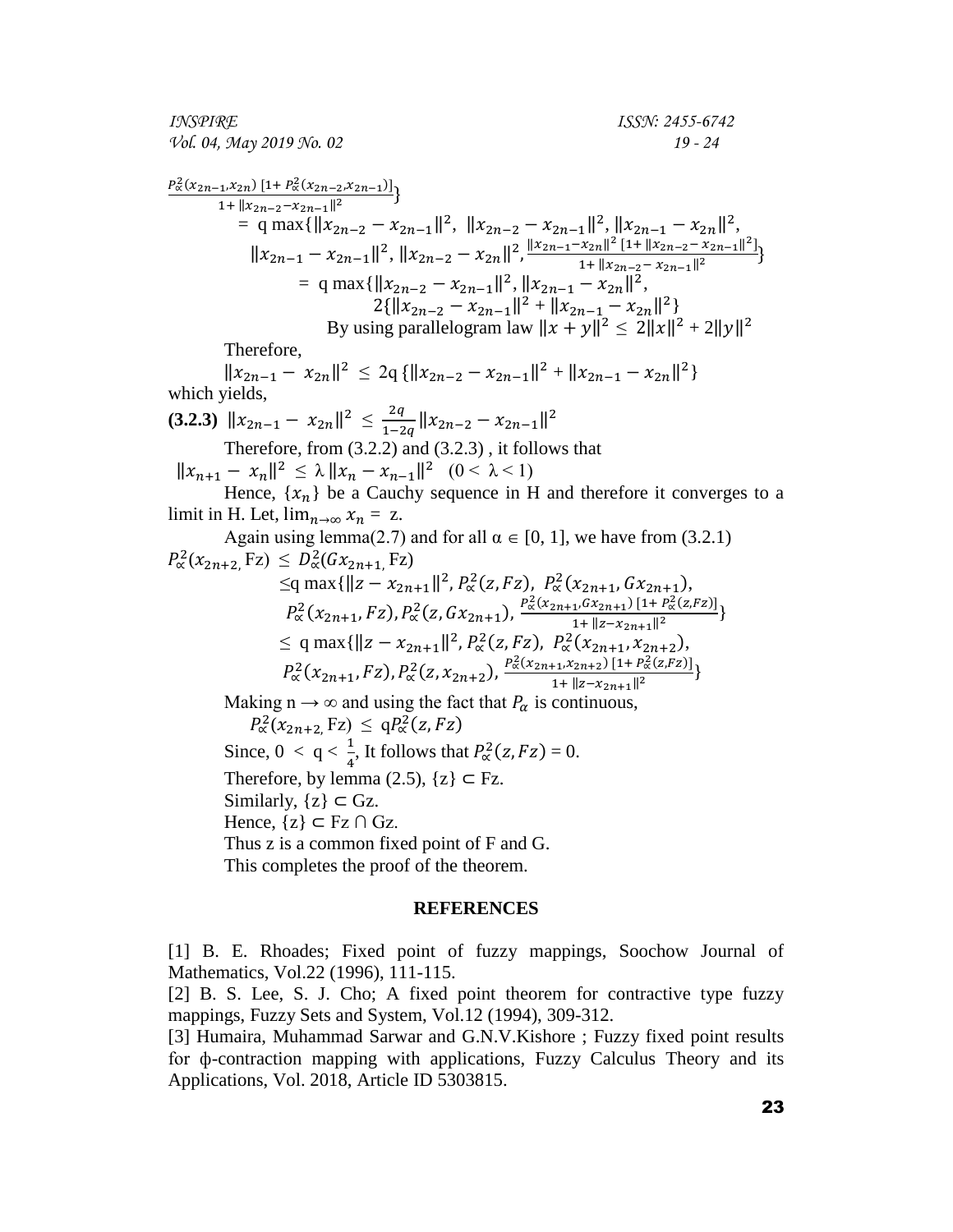| INSPIRE                  | ISSN: 2455-6742 |
|--------------------------|-----------------|
| Vol. 04, May 2019 No. 02 | 19 - 24         |

[4] I. Beg and M. Abbas; Invariant approximation for fuzzy non-expansive mappings, Mathematica Bohemica, Vol.  $136(1)$ , 51 – 59 (2011).

[5] P.N.Dutta and B.S.Choudhary; Fixed points of fuzzy mappings in Hilbert spaces, Mathematical Communications, Vol.7 (2002), 91-96.

[6] R.K.Bose and. Sahani; Fuzzy mappings and fixed point theorems, Fuzzy Sets and System,Vol. 21 (1987), 53-58.

[7] S. Heilpern; Fuzzy mappings and fixed point theorem ,J. Math. Anal. Appl., Vol. 83 (1987), 566-569.

[8] S. L. Singh and R. Talwar; Fixed point of fuzzy mappings, Soochow Journal of Mathematics, Vol. 19, (1993), 95 – 102.

[9] T. Som and R.N. Mukherjee; Some fixed point theorem for fuzzy mappings, Fuzzy Sets and System,Vol. 33 (1989), 213-219.

[10] Wu, Xianbing; Fixed point problems of non-expansive mappings for nonconvex set in Hilbert spaces, J. Vibroengineering PROCEDIA, Vol. 28 (2019), 201-205.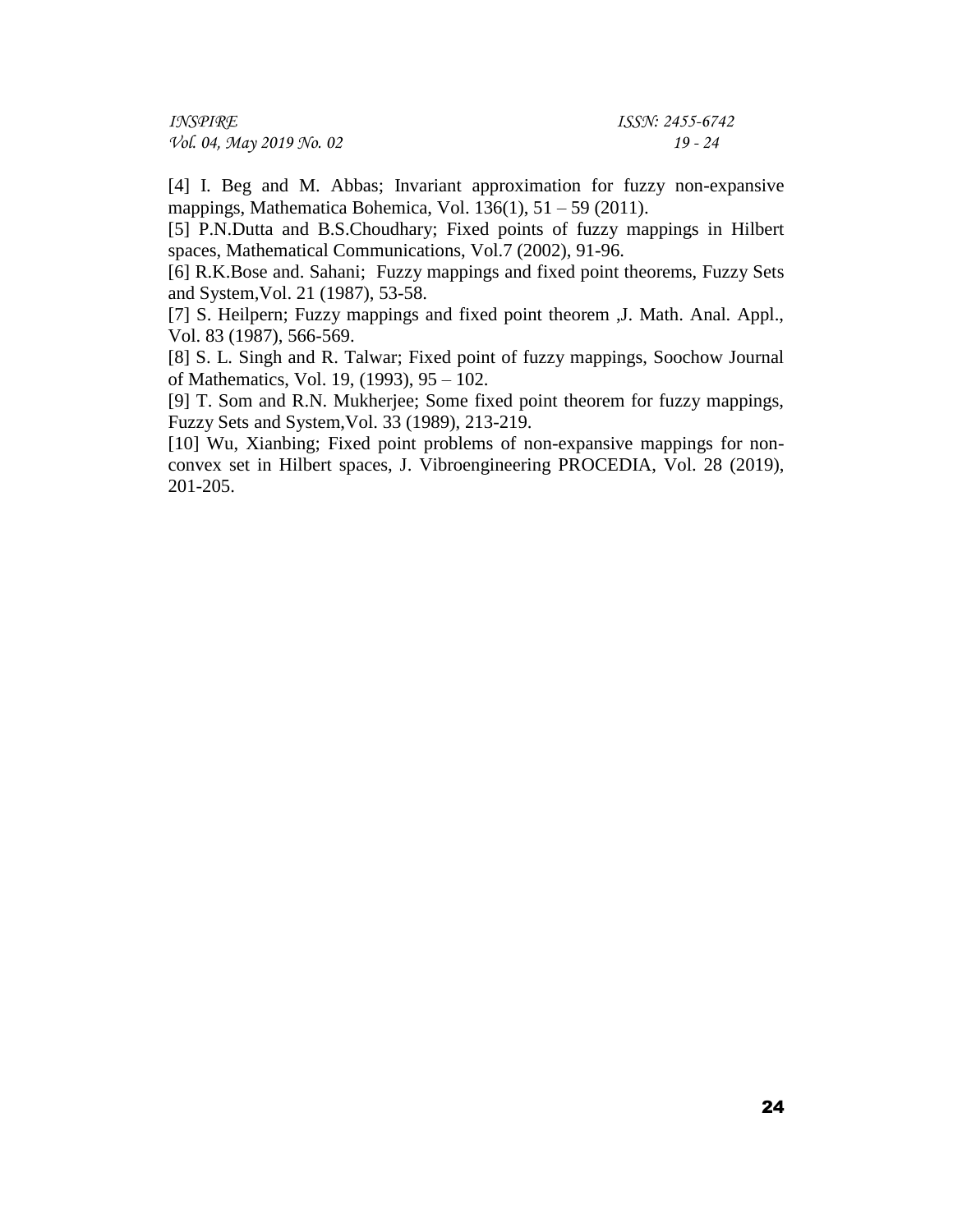# **INSTRUCTIONS TO AUTHORS**

- 1. **INSPIRE** is published Six monthly in the months of November and May every year.
- 2. **Articles** submitted to the Journal are accepted after the recommendation of the editorial board and on the understanding that they have not been and will not be published elsewhere.
- 3. **The authors are solicited to conform to the following points:**
	- a. **Manuscripts** (including tables, figures and photographs ) typed in double space and single column in A4 size in two files (i) **MSWord doc file** and (ii) a **Pdf file** in**Times New Roman** font point size **12**, should be send by email. (email: iehebpl@bsnl.in). **Or** should be send a printed copy of the manuscript with a CD (properly copied and checked).
	- b. **Text** should ordinarily not exceed 6 to 20 typewritten pages with relevant figures/tables.
	- c. **Abstract** of the paper in not more than 10 typed lines, should accompany the article.
	- d. **Tables** should be self-explanatory and provided with a title.
	- e. **Graphs** should be clear and dark.
	- f. **Figures**, illustrations should be brief and self-explanatory.
	- g. **Photographs** of machine/equipment's should be supplied as positive prints.
	- h. **Heading:** While submitting the manuscript the authors are requested to indicate the heading under which they wish to place their communication should be concise and limited to about 15 words.
	- i. **References** should be written in chronological order in the text giving only the number of reference. The reference should be given in an alphabetical order of author's name(s) and must be numbered serially.
	- j. **Corresponding** author's name should be indicated with an asterisk sign (\*) with complete POSTAL ADDRESS, PINCODE and PHONE/MOBILE number.
- 4. **Subscription Charges:**

For students & Research Scholars @ Rs. 100/- per Vol., For Faculty @Rs. 200/- per Vol., For Institution @ Rs. 300/- per Vol.

5. **Remittances** should be sent by Bank Draft drawn in favor of "Directior, IEHE, Bhopal (M.P.)" payable at Bhopal.

# 6. **Correspondence should be addressed to:**

Head, Department of Mathematics, IEHE, Bhopal (M. P.). **Phone:** 0755-2492433, 0755-2492460**, Mob**: +91 9425301730 **E-mail** : iehebpl@bsnl.in, info@iehe.ac.in, drdevendra1959@gmail.com